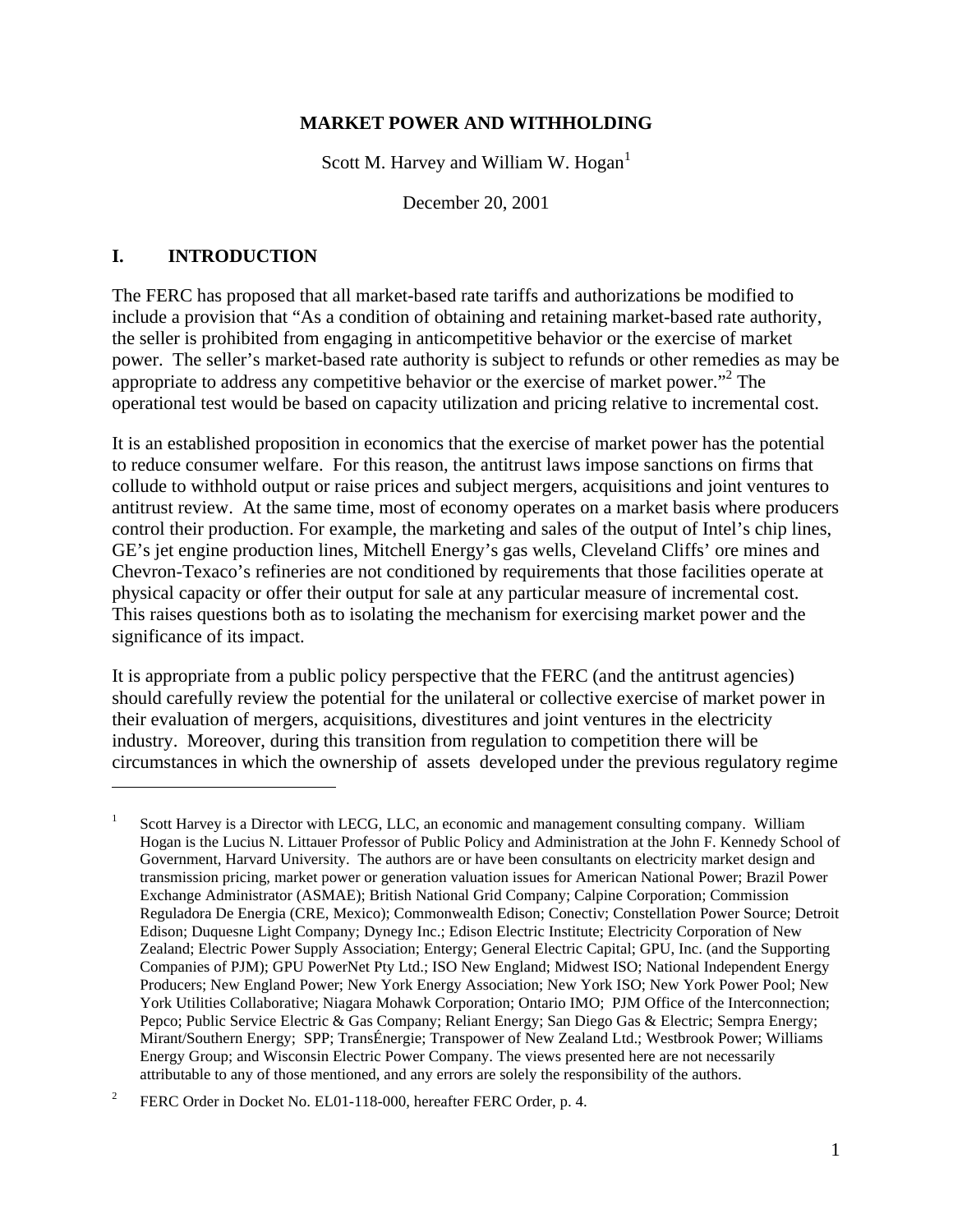would convey market power and market-based rate authority should be granted only in conjunction with some form of structural or conduct remedy for that market power.

While the idea of identifying the exercise of market power through economic and physical withholding can be appealing in principle, economic and physical withholding as defined in the Order do not necessarily reflect the exercise of market power, let alone indicate a significant exercise of market power. The definitions found in the Order do not take into account the relevant conditions found in the electricity system. Importantly, the definitions do not reflect an understanding of the physical conditions of the system wherein multiple generating units are scheduled over multi-hour periods, subject to numerous cost, operating, and transmission constraints. The application of bright-line withholding standards based on economic or physical withholding as described in the Order is not appropriate in an electric generation industry with energy limited generation resources, uncertain load and generation, commitment costs, and lacking well developed real-time markets. Correspondingly, refund obligations based on these conditions could be detrimental to FERC's objectives in developing a competitive electricity market.

A fundamental issue raised by the proposed order is that the routine operation of the electricity system through a competitive market entails behavior that appears to fall within the compass of economic or physical withholding as defined in the proposed order. In consequence, the order as proposed has the potential to deter both investment by generators and forward contracting by loads. By preventing least-cost operation, the order would raise the cost of serving load, and thus retail rates. In the extreme, literal application of the rule would undermine reliability by apparently mandating operating policies that would put the lights out.

While more effective mechanisms for deterring and remedying the exercise of market power could benefit electricity consumers, the proposed order could adversely affect consumers by preventing or penalizing pro-competitive behavior that is necessary to efficiently meet consumer demand in electricity markets. Further, subjecting all participants in the electricity supply industry to much more stringent regulatory obligations than even those historically imposed on regulated utilities holds the potential to compromise most or all of the potential competition, efficiency and reliability benefits from the open access policies the FERC has pursued so successfully in the electric industry over the past decade.

Moreover, absent a bright line standard for distinguishing the exercise of market power from efficient pro-competitive behavior, there is a potential for the Commission to become a court of appeals from unhappy outcomes resulting from poor public policy rather than the exercise of market power. This morass of regulatory litigation would add to the potential to both encourage bad public policy and undermine market responses to supply and demand conditions.

In explaining these concerns, we begin by briefly discussing the distinction between the exercise of market power and ordinary competitive behavior. With this background, we turn to a discussion of the circumstances in which economic withholding, as defined in the Order, arises not from the exercise of market power, but from the efficient operation of the electric system. We then turn to a similar discussion of the circumstances in which behavior that would apparently fall within the classification of physical withholding under the Order would also arise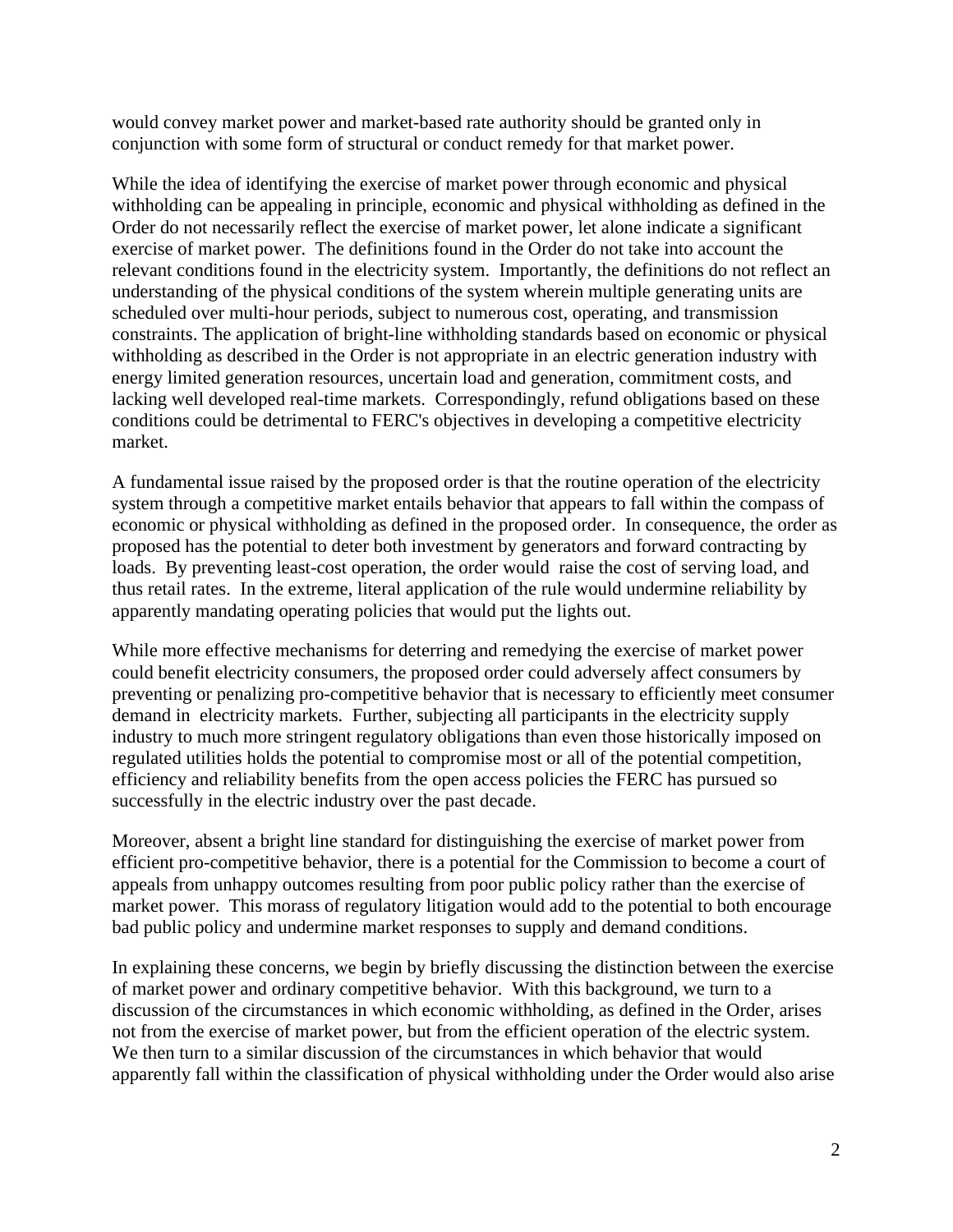not from the exercise of market power but from the reliable operation of the electric system. Finally, we summarize the connection with refund requirements.

# **II. COMPETITION AND MARKET POWER**

It is necessary to be explicit about what is meant by market power. For instance, Greg Werden of the U.S. Department of Justice has defined the market power of sellers as the ability to profitably maintain prices above competitive levels by reducing output below competitive levels. He has further defined the competitive price level as the marginal cost of the highest marginal cost unit necessary to satisfy industry demand.<sup>3</sup> His definition is consistent with that employed by the Department of Justice and Federal Trade Commission in evaluating mergers and acquisitions under the 1992 Merger Guidelines.<sup>4</sup> Similarly, we have previously defined market power in the electricity industry as "the ability to withhold production on some units in order to increase market prices and profit more from production on other units."<sup>5</sup> Figure 1 illustrates the conventional analysis of withholding supply to increase profits.

To be sure, even this definition requires care in the presence of constrained electricity networks or during shortage conditions. A more general definition would be to reduce profits from production on some units in order to change market prices and profit more from production on other units. This would capture either withholding or overproducing on some units (to create transmission constraints) in order to profit from high prices for the output of other units. However, as we shall see, the problem is complicated enough without considering this special feature of constrained networks with loop flow, and we generally limit discussion to the simpler case.

In Figure 1, the underlying economics repeat the simplified textbook case of monopoly pricing. The demand intersects the marginal cost curve (MC) at the competitive price  $(p_c)$  and quantity  $(q_c)$ . However, the monopolist would maximize profit at the point where the marginal revenue curve (MR) intersects the marginal cost curve. This results in the monopoly price  $(p_m)$  and quantity  $(q_m)$ . This outcome could be achieved even in a bid-based market by the monopolist submitting the higher bid curve, which would intersect demand at the monopoly solution. The result would be withholding of supply by the final amount  $q_{m} - q_{c}$ .

The resulting inefficiency is the reduced production resulting from the monopoly withholding. Given the demand bids, there is an apparent loss of economic efficiency over this range of withholding where the value of the output would be greater than its incremental cost. In addition, there is a large transfer of rents caused by the higher monopoly price. This transfer of rents does not affect efficiency per se, but is of great political importance.

1

<sup>3</sup> See Gregory J. Werden, "Identifying Market Power in Electric Generation," *Public Utilities Fortnightly*, February 15, 1996, p. 1.

<sup>4</sup> Department of Justice and Federal Trade Commission Horizontal Merger Guidelines, April 2, 1992, p. 4.

<sup>5</sup> Scott M. Harvey and William W. Hogan, "On the Exercise of Market Power Through Strategic Withholding in California," April 24, 2001 (hereafter Harvey-Hogan (April)), p. 1.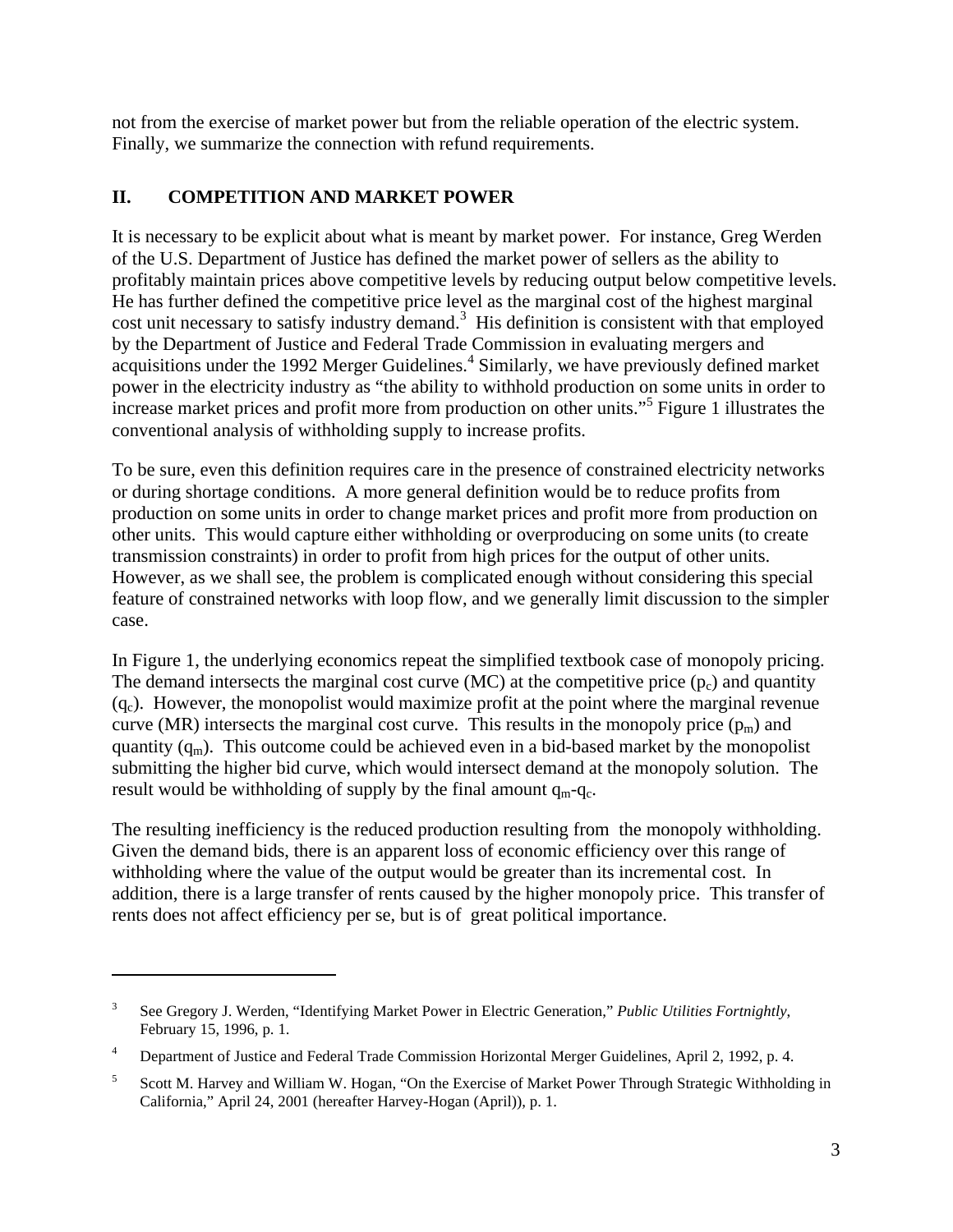**Figure 1**



However, it is not an exercise of market power for a generator to sell all its output at an offer price that exceeds its incremental cost. In this circumstance no output has been withheld from the market. This distinction is important. Many complaints regarding the alleged exercise of market power appear directed simply at higher prices. The objection is to an unwillingness of market participants to sell power for less than the market-clearing price. The result is to categorize as the exercise of market power conduct that does not entail withholding output from the market.

Once we move beyond the simplified textbook model, the incentives to offer supply at bid prices above marginal cost are not limited to the monopolist. Faced with price discrimination, shortages, reserve requirements, price caps, energy limits on output, and opportunities to sell in other markets, generators would have incentives to offer supply at bid prices well above marginal cost. As shown in Figure 2, this can lead to outcomes with high bid prices, energy production below capacity, overall shortages relative to aggregate requirements for energy and reserves, and high prices; but there is no withholding of capacity and no exercise of market power.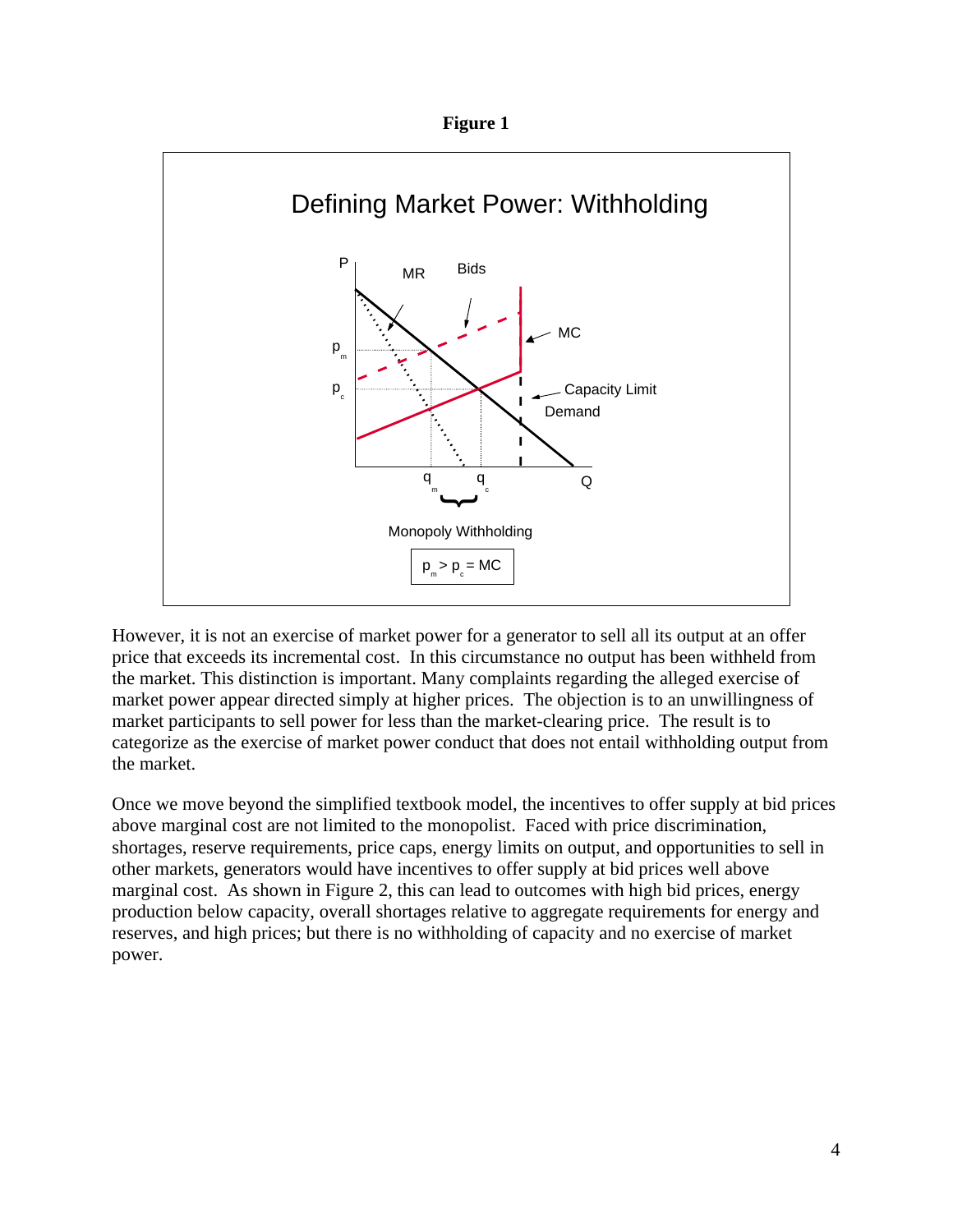**Figure 2**



Firms exercise market power by reducing output below competitive levels so as to raise marketclearing prices. It is not an exercise of market power for firms to refuse to sell their output at prices below the competitive, market-clearing level. In a shortage situation, the competitive market-clearing price may be far above the incremental cost of the highest unit running and far above the price or bid cap. In such a shortage situation, a competitive firm, even one with a tiny percent of the market, would bid to ensure that it is paid the market-clearing price (i.e., the price cap). Depending on the pricing rules, this could entail bidding its costs or bidding the price or bid cap.

The existence of a shortage can be more subtle in an electric system than in other markets because the system operator can be short of capacity and reserves before it reaches the point that it actually has to shed load.

Hence, a shortage can exist without apparent supply interruptions. While the price for net buyers would be lower if supplies were offered at a price below the price cap, an unwillingness to offer supplies for less than the market-clearing price does not reflect an exercise of market power but normal competitive behavior.

# **III. ECONOMIC WITHHOLDING IN COMPETITIVE MARKETS**

The proposed order states that "Economic withholding occurs when a supplier offers output to the market at a price that is above both its full incremental costs and the market price (and thus,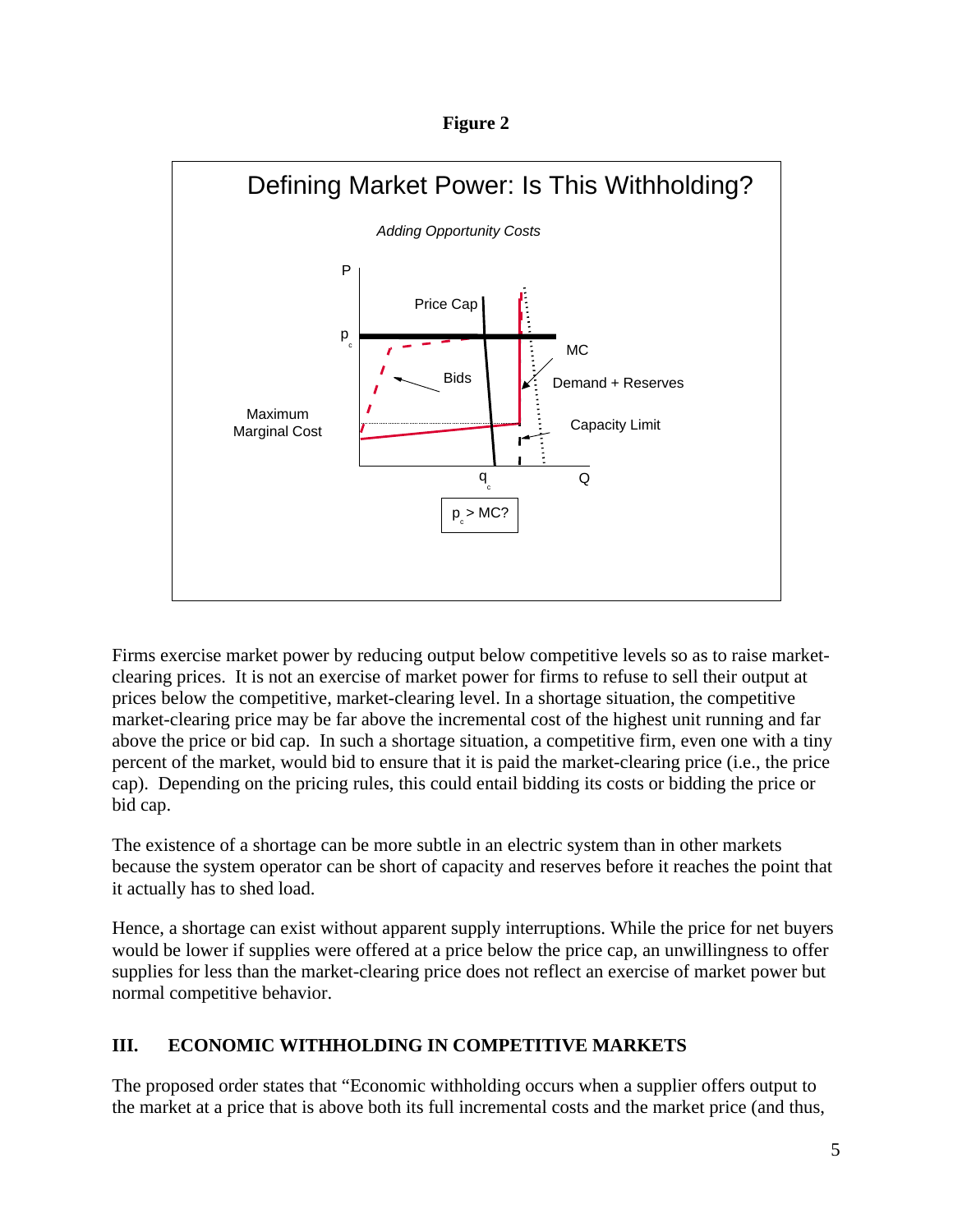the output is not sold)."<sup>6</sup> This criterion is further elaborated by the statement that "during periods of high demand and high market prices, all generation capacity whose incremental costs do not exceed the market price would be either producing energy or supplying operating reserves."<sup>7</sup> There are many circumstances in which these criteria are capable of identifying or at least suggesting the exercise of market power. Nevertheless, the proposed criterion does not always identify conduct reflecting the exercise of market power and the exceptions are not trivial. Indeed, firms entirely lacking market power, and even net buyers, would routinely engage in conduct that would be categorized under this standard as economic withholding, and this conduct is in some cases essential to maintaining the reliability of the electric system.

Considerations that would cause firms entirely lacking market power to engage in "economic withholding" as defined in the order include:

- Energy limited units.
- Start-up costs, minimum load costs, and unit inflexibilities.
- Reserves and outage risk.
- Pay-as-bid markets.
- Transmission constraints.

# **A. Energy Limited Units**

The Order's definition of incremental costs appears to conform to the usual notion of incremental or even marginal energy costs. Given relatively constant heat rates, the required natural gas per kilowatt hour would determine the incremental costs as the gas price times the heat rate, plus emission allowance costs (if any), plus an allowance for variable operating and maintenance costs. This simplified definition would not capture all that would be implied by a more expansive view that included all opportunity costs consistent with the economic incentives for firms without market power.

For example, a criterion for economic withholding based on a comparison of full incremental costs and the market price does not distinguish between energy limited and other resources. Many electricity generating resources are or can at times be subject to energy limitations such that generating a MW of energy in one hour correspondingly reduces the amount that can be generated in another hour. The kinds of units that can be energy limited include pondage hydro units, ${}^{8}$  pumped storage units, thermal units with daily, weekly, seasonal or annual emissions limits, geothermal units, and gas fired generation subject to daily gas balancing. The offer prices

<sup>6</sup> FERC Order, p. 4.

<sup>7</sup> FERC Order, p. 4.

<sup>8</sup> I.e., hydro generation that can store water at least over the course of a day and thus vary the rate at which water passes through the generator and shift energy from period to period.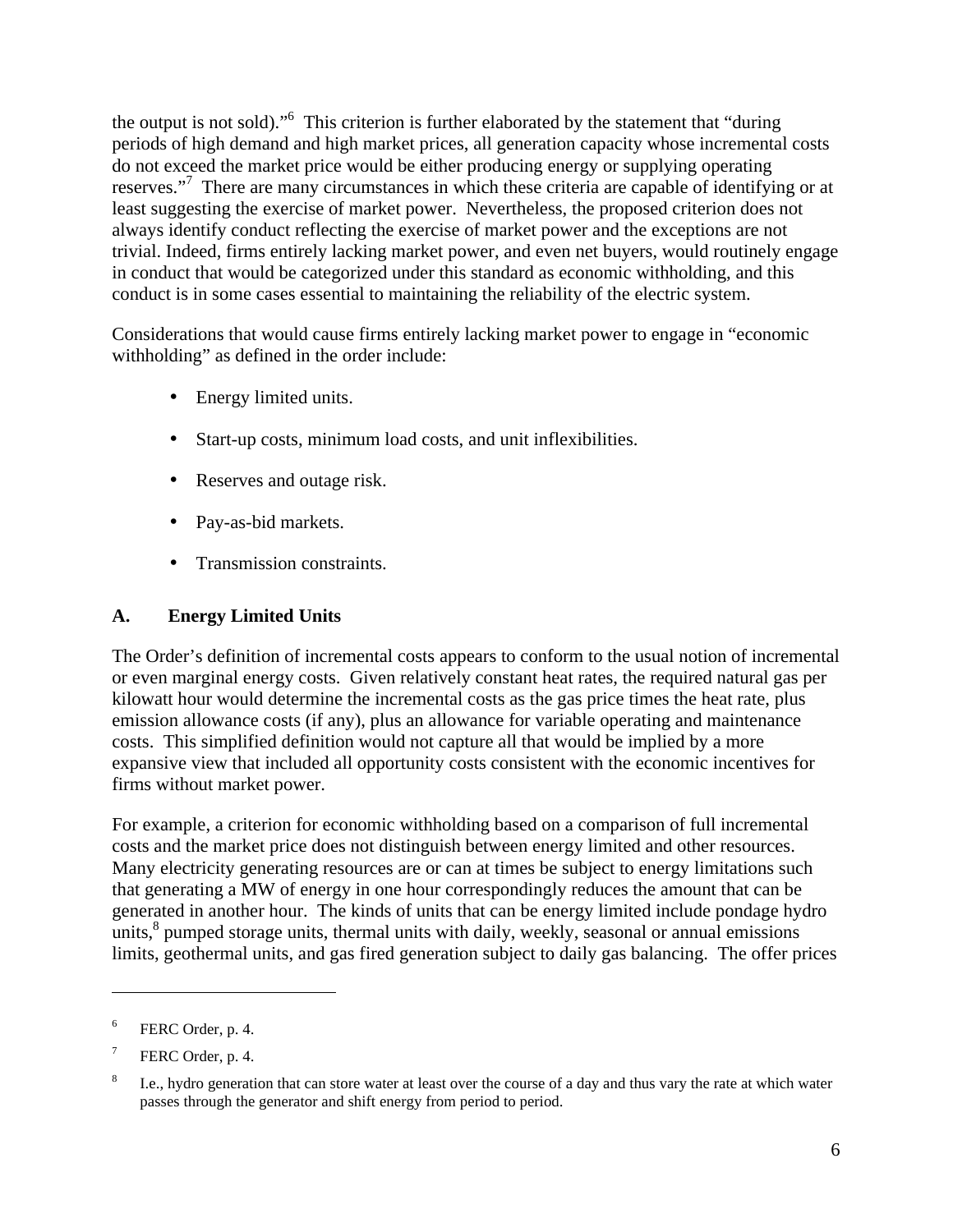of such units can be and are used by firms lacking market power to allocate the limited output to the hours with the highest value. If the output of such units were offered into the market at variable costs without regard for energy limits, the units could be scheduled to generate too much output in relatively low priced hours, reducing the supply of energy in higher priced hours. Were the output of energy limited units to be offered into the market at incremental cost this would not only reduce the efficiency of the market (raising the cost of meeting load), it could also have a material adverse impact on electric system reliability.

The difficulty arises because both the monopoly price and the competitive price would be above the narrowly defined incremental cost. It is possible to distinguish the two cases, in principle, but not by looking only at the differential between prices and incremental costs in hours when production was less than capacity.

The efficient criterion for allocating the output of energy limited units is to offer their output into the market at the expected price for the marginal output of the unit in any hour. If a unit is energy limited, its offer price will therefore exceed the unit's incremental cost and the more energy limited the unit, the greater the margin by which the efficient offer price would exceed the unit's direct incremental costs. This economic withholding can conceptually be distinguished from the exercise of market power in that even if the entitlement to the value of the output of plant were divided among hundreds of sellers that would unambiguously lack market power, they would still offer the output of the plant to the market at prices exceeding their incremental costs.

The efficient pricing of the output of an energy limited unit can in principle be empirically distinguished from the exercise of market power in that efficient pricing would fully utilize the energy of the unit in the highest price hours over the period of the limitation. In practice, however, the unit manager will lack perfect foresight and will sometimes sell too much output in low priced hours and not enough in high priced hours, but this will not necessarily reflect the exercise of market power but only the impact of uncertainty and less than perfect judgment. Moreover, the degree of inefficiency in the scheduling of such energy limited units is further impacted by market rules, which could have a larger impact on reducing supply than would the exercise of market power.

### **B. Start-up and Minimum Load Costs**

The FERC Order appears to define economic withholding in terms of a comparison of full incremental costs and the market price. Such a criterion is not capable of isolating the exercise of market power because it does not take account of start-up and minimum load costs, or operating inflexibilities. Many types of electricity generators have the characteristics that costs are incurred to start them, and once started the units must operate at a minimum load level. The units are relatively inefficient when operated at minimum load (the average cost of output at minimum load is materially higher than the average cost of output at high load), the units require a number of hours to start-up, may also need to remain on line for a minimum number of hours once started, and finally, may need to remain off-line for a minimum number of hours before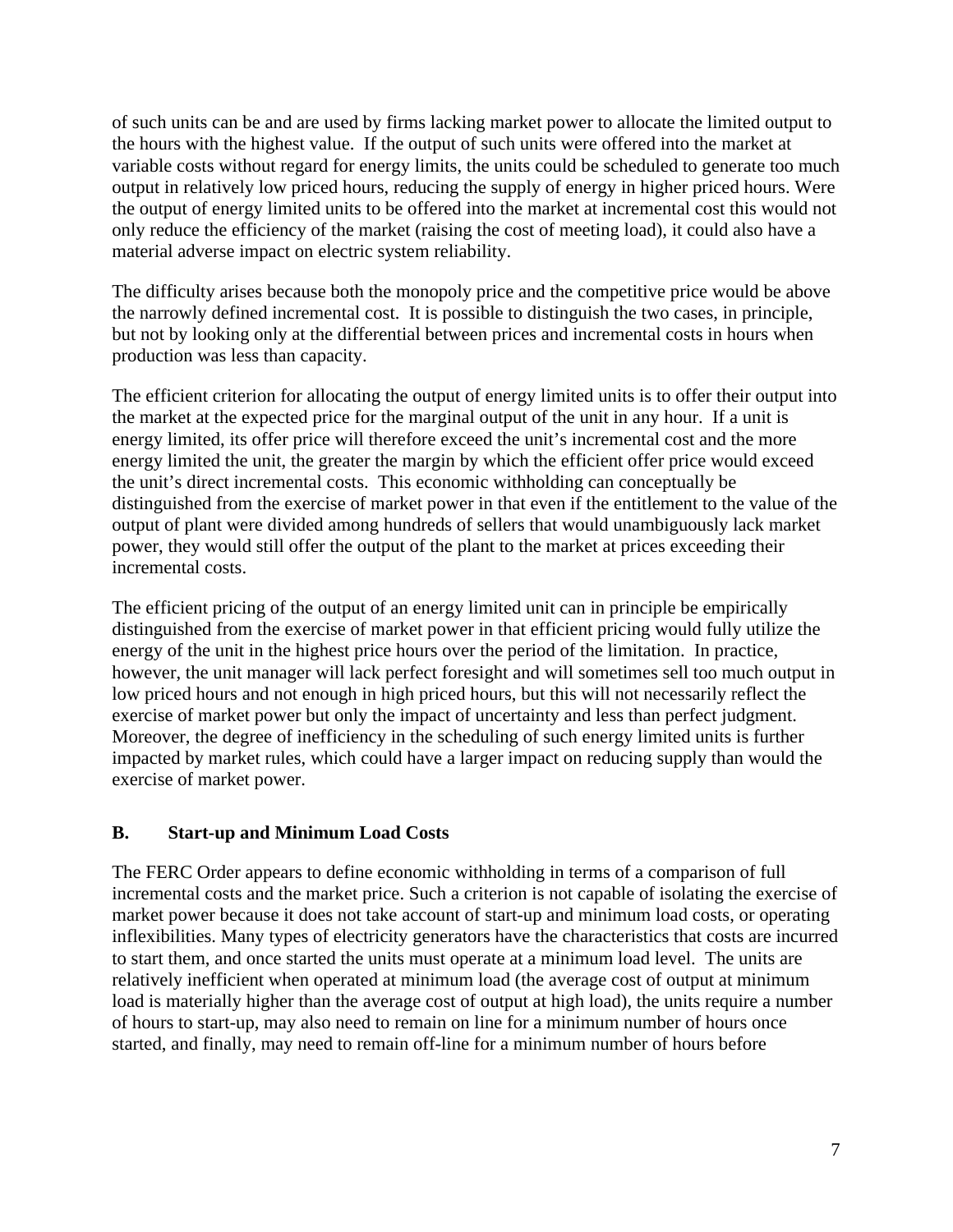restarting.<sup>9</sup> The impact of these facts is that the cost of meeting incremental load with an off-line unit cannot be measured solely with respect to its incremental energy costs, but must take account of start-up and minimum load costs.

A competitive firm lacking market power would not offer the output of a unit with start-up and minimum load costs to the market at its incremental energy costs, unless the firm believed that the operation of the unit as a whole would be economic. There is no method by which the economics of committing such a unit to meet load can be evaluated in terms of a one-part bid based on incremental energy cost. The profitability of using such a unit to meet load depends on how many hours the unit would be able to sell energy at a price exceeding its incremental cost (i.e., would be fully dispatched), how many hours the unit would need to operate at minimum load (i.e., the market price would be less than its incremental energy costs) and the magnitude of its start-up costs and minimum load costs.<sup>10</sup> These kinds of unit commitment decisions can only be made on the basis of multi-part bids evaluated over a multi-hour commitment period.

This reality is reflected in the structure of the day-ahead markets coordinated by both PJM and the NYISO. Both markets make commitment decisions based on multi-part bids and evaluate the economics of unit commitment over the day as a whole, not on an hour by hour basis. Absent this market design, the failure of a seller to offer the output of such a unit into forward markets for a single hour at a price reflecting the incremental cost of generating an incremental MW in that hour could be fully consistent with competitive behavior. Indeed, it is a routine circumstance in New York for units not to be committed in the SCUC evaluation, despite prices that exceed their incremental costs in some hours, because the units could not recover their costs of starting or remaining on line over the day as a whole. The same economic evaluation of commitment must be undertaken by all generators, whether or not there is a centralized unit commitment process as in PJM and New York. Even if each seller owned only one such plant and would not benefit from withholding their plant from the market, they would not offer their output into longer-term forward markets unless they expected to be able to recover their start-up and minimum load costs over their operating period, without regard to their incremental costs in any particular hour.

In markets in which generators have start-up costs, minimum load costs and operating inflexibilities, conclusions regarding the exercise of market power cannot be drawn based on a comparison of prices and incremental costs of off-line units. Moreover, prices that are too low relative to the competitive level can be as detrimental as prices too high. Both deviations from efficient market outcomes should be considered when the Commission makes judgments about the nature of market imperfections and the justness or reasonableness of rates.

<sup>&</sup>lt;sup>9</sup> Not all generating units have these properties. Gas turbines can be started quickly, with relatively small start-up costs but also usually have high heat rates and high emission rates, which make them a high cost source of electricity.

<sup>&</sup>lt;sup>10</sup> These considerations are discussed at length in Scott M. Harvey and William W. Hogan, "Issues in the Analysis" of Market Power in California," October 27, 2000 (hereafter Harvey-Hogan (October)); and Harvey-Hogan (April)).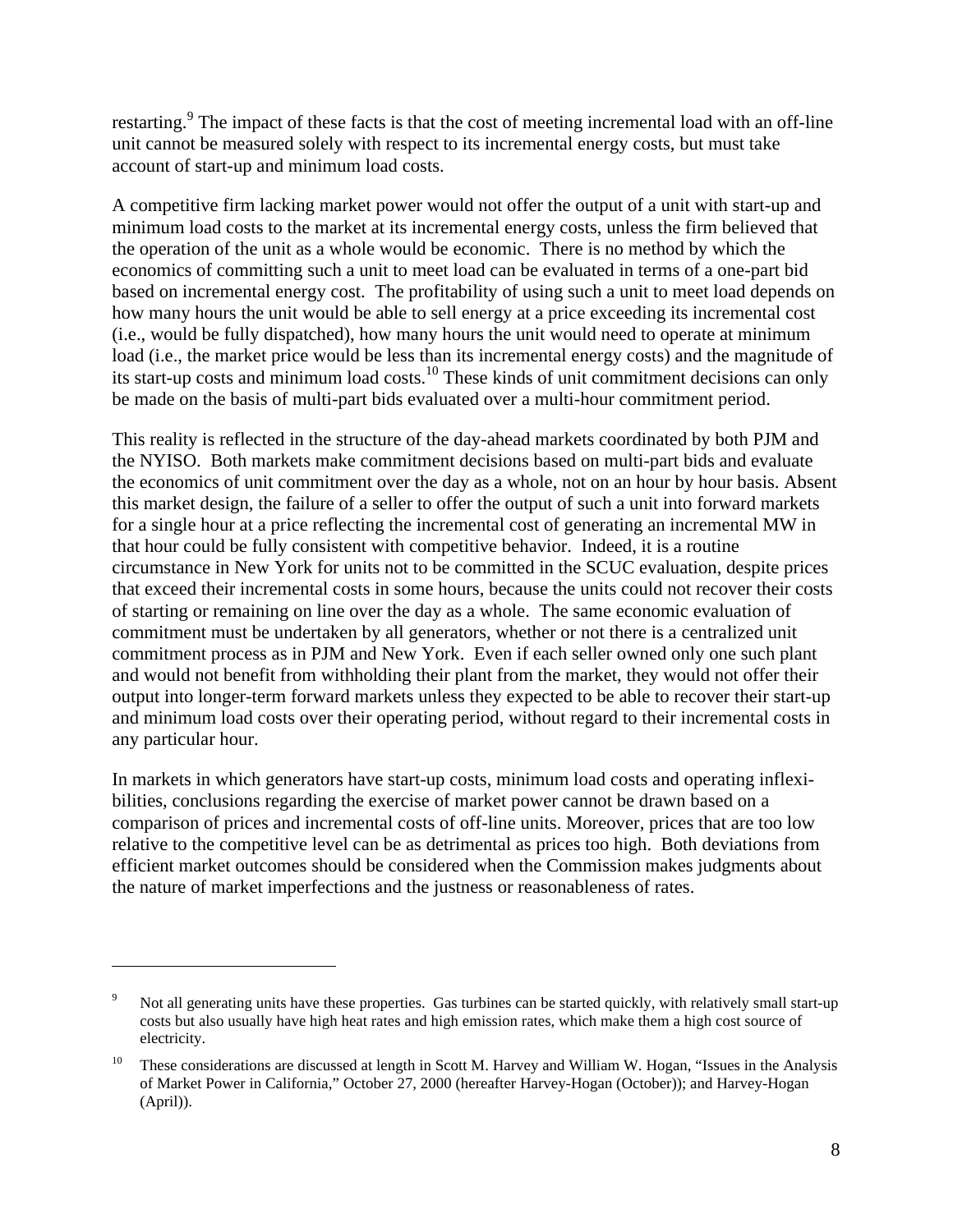### **C. Reserves, Regulation and Forward Markets**

It appears that the intent of the order is that capacity that is not used to generate energy but is providing reserves would not be considered to be economically withheld from the market. Thus, it is stated that: "during periods of high demand and high market prices, all generation capacity whose incremental costs do not exceed the market price would be either producing energy or supplying operating reserves." We agree with the view that capacity that is supplying operating reserves is not being withheld from the market.<sup>11</sup> Similarly, generating capacity that is not offered in the energy market but is scheduled to provide upward regulation is not withheld from the market, although this capacity would not on average be used to generate energy.

With this qualification, generators lacking market power would be willing to offer the capacity of units that are not energy limited and not providing operating reserve or regulation for dispatch in real-time at a bid reflecting the incremental costs of operating and selling energy in the market, including fuel cost, emission costs, variable O&M costs, and credit costs. It needs to be kept in mind, however, that outside the Northeast, generators do not have the opportunity to be dispatched in real-time markets such as those coordinated by PJM and the NYISO. In these other markets, generators generally sell their output on a forward basis. This feature of these markets is important in distinguishing economic withholding that reflects ordinary competitive behavior from the exercise of market power.

Market participants entirely lacking market power, including net buyers, would engage in economic and physical withholding of capacity from forward markets (in excess of the minimum level of operating reserves and regulation) in order to maintain reserves for outage risk, demand uncertainty and load following. The further in advance of real-time the forward market operates, the larger the likely amount of economic withholding from the forward market by suppliers/buyers lacking market power.

### **Outage Risk**

 $\overline{a}$ 

Generators selling energy in forward markets (whether a few hours forward or many months forward) must recognize that the theoretical capacity of their units or even the capacity available to them at the moment of the sale may be greater than the capacity that will likely be available to them to cover the sale in real-time. For example, a generator might have 1,000 MW of capacity that is on-line 24 hours before real-time, yet anticipate that on an expected value basis it would only have 975 MW available in real-time. While reasonable people can disagree as to whether forward energy prices should in general exceed real-time prices, equal real-time prices, or be less than real-time prices depending on the relative degree of risk aversion, we believe that there would be a consensus that it would be economically irrational for a competitive firm to offer in forward markets to sell energy in excess of its expected generating capacity at a price that is much less than the expected real-time price. Such sales would reduce expected profits at the same time that they increased the variability of profits. As a result, a competitive firm would not rationally offer such forward sales at incremental cost but only at offers at least close to the

<sup>&</sup>lt;sup>11</sup> This provision is also consistent with the NY ISO's AMP mitigation which does not mitigate the bids of generation that is scheduled to provide reserves. See NYISO Technical bulletin #67, p. 2.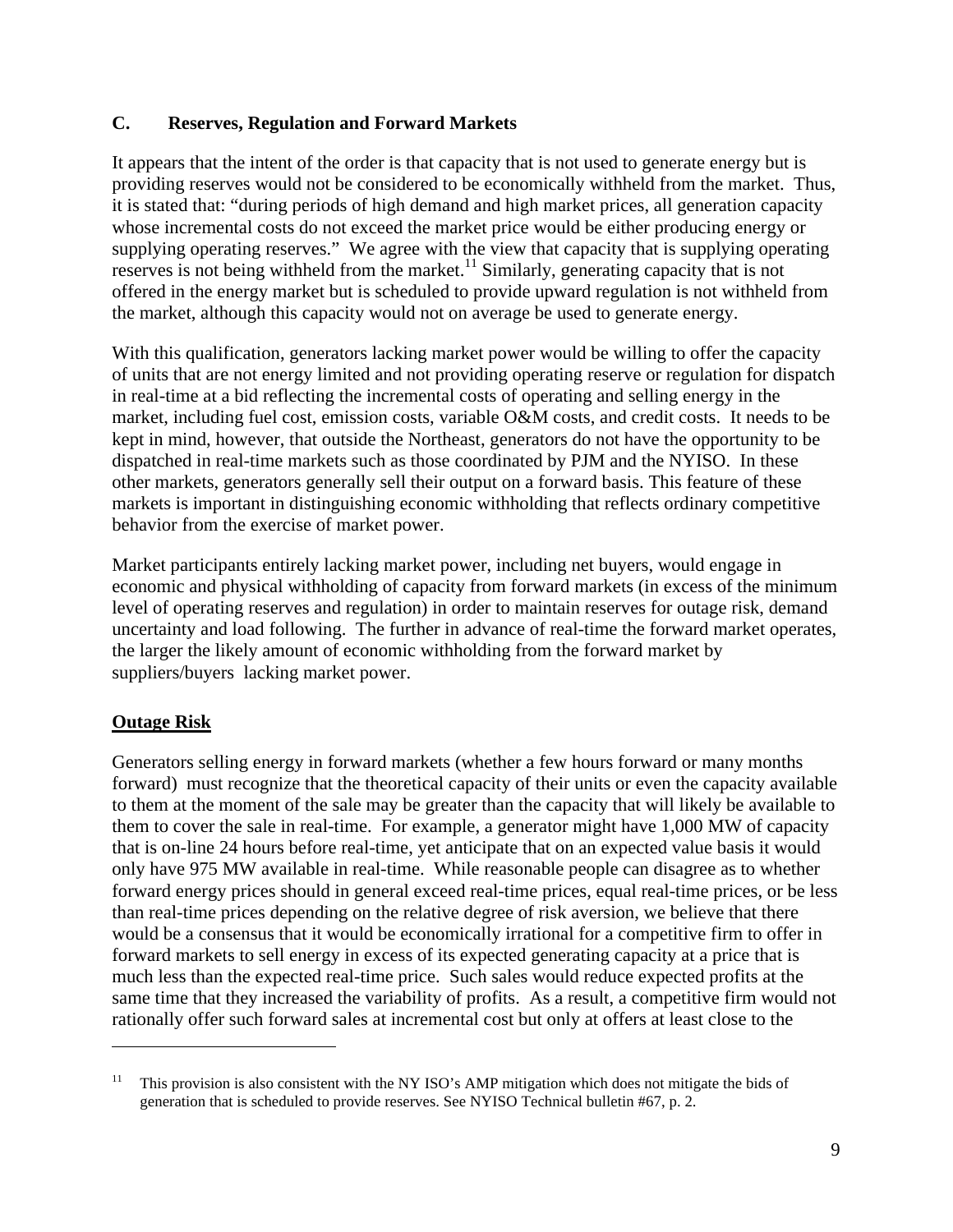expected real-time price. A competitive firm pursuing such a policy would at times appear to be engaged in economic withholding, because in some hours it would have fewer than expected outages, real-time prices would be less than the expected price but higher than its incremental costs and it would have unsold capacity.

In regions in which the ISO or RTO coordinates a real-time bid-based dispatch, generators or loads can offer excess capacity into the real-time market without incurring financial or reliability risk. Thus, capacity not sold into forward markets because of outage risk or demand uncertainty can, if not needed by the owner, be made available for sale in ISO-coordinated real-time spot markets at incremental cost. This option is not as easily available, however, in regions lacking an ISO-coordinated real-time dispatch and spot market. In regions lacking an ISO/RTO coordinated real-time dispatch, however, both LSEs (including net buyers) and generators will often be found after the fact to have withheld more capacity from forward markets than will turn out to have been necessary. This, withholding, however, may not reflect the exercise of market power but merely the reality that load and outages are uncertain.

Furthermore, depending on the distribution of outage risk, rational firms lacking market power but having some risk aversion might be unwilling to offer even their expected real-time capacity into the market except at a premium to the expected real-time price. Indeed, firms that were net buyers might buy sufficient capacity to more than cover the expected outage risk on their own units and would be unwilling to release this capacity into the market except at a premium over the expected market price.

### **Demand Uncertainty**

The impact of demand uncertainty on the offer prices of a vertically integrated seller is almost identical to that of outage risk. In evaluating forward sales, a seller must recognize that not only may it lose generation between the time of the sale and real-time, but that its expected real-time load of 975MW, might turn out to be 925MW or 1050MW. Thus, the more generation is sold forward, the greater the likelihood that the seller will actually be short in real-time. This risk would make the seller unwilling to offer output in forward markets at a price lower than that which it might need to cover any resulting short-fall or the penalties it would incur were it short in real-time.

### **Hourly Markets**

Finally, load serving entities must economically withhold from markets not only enough capacity to meet their average load during each hour, but enough to meet the peak load in each hour. This consideration does not exist in the Northeast as real-time markets such as those coordinated by PJM and New York permit sellers to offer excess capacity to the market in real-time on an interval by interval basis. No such real-time markets exist in much of the rest of the country, however, and firms lacking market power, including net buyers, may economically or physically withhold sufficient capacity to provide load following over the hour and meet peak load, not average load.

Moreover, if market participants not only lack market power but also lack access to real-time markets, the price at which they would be willing to offer energy for sale in non-recallable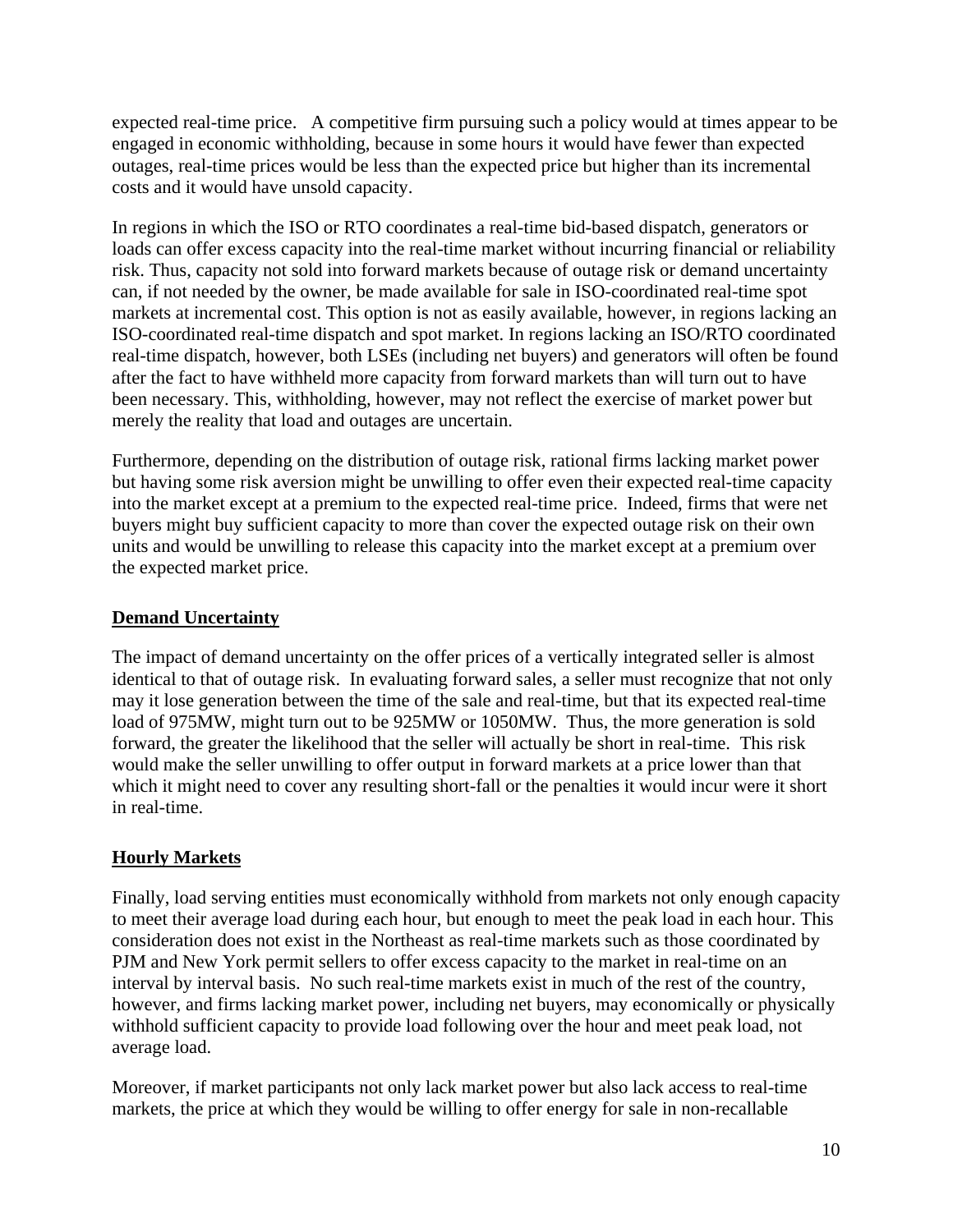hourly markets could greatly exceed their after-the-fact incremental cost of generating that energy. In these circumstances, their offer price must reflect the potential for higher than expected load or outages that would cause them to violate reliability criteria, or in the worst case shed load, were they to sell additional capacity in hour-ahead markets.

### **D. Pay-as-Bid Markets**

 $\overline{a}$ 

The proposed order states that "Economic withholding occurs when a supplier offers output to the market at a price that is above both its full incremental costs and the market price (and thus, the output is not sold)." In defining economic withholding through a comparison of offer prices to both incremental costs and market prices, the Order appears to recognize that energy offered at prices in excess of incremental cost is not necessarily economically withheld from the market. This recognition is important because there are only two markets (PJM and New York) in the U.S. in which market participants can offer their energy output into the market at incremental cost and in most circumstances be paid the locational market-clearing price for that energy. All other U.S. electricity markets operate in varying degrees as pay-as-bid markets and market participants can ensure that they are paid the market-clearing price only by offering their energy output at the locational market-clearing price. In such markets the capacity of infra-marginal generation may be fully scheduled to generate energy or provide reserves, but the energy output would likely not have been offered to the market at incremental cost. The FERC rule should not preclude market participants from selling their output at market-clearing prices.<sup>12</sup>

Hence, it is important in preserving competition, maintaining reliability, and promoting economic efficiency that sellers in such pay-as-bid markets be permitted to offer their output for sale at the market-clearing price. Offering capacity at prices in excess of incremental cost in pay-as-bid markets may not reflect the exercise of market power, but merely reflect an effort to be paid the market-clearing price. Rules that require that output be offered and sold at incremental cost when that is less than the market-clearing price would themselves be unduly discriminatory because they would, in effect, require merchant generators to accept lower compensation for their output than would be realized by the vertically integrated owner of the same plant. Such discrimination could effectively end the development of merchant generation projects, because low cost generation would receive lower prices than high-cost generation and would not be able to recover its fixed operating and investment costs. Strictly applied, wind, solar and run-of-river hydro generators would be required to offer their output to the market at a zero price under such a standard, making it impossible for them to recover any fixed operating or capital costs. This would force vertically integrated utilities to once again take on responsibility for making investments in generating capacity. Requiring that generators offer their output into pay-as-bid markets at incremental cost would soon end trade, and undo all of the positive things that the FERC has sought and achieved in the electricity industry through open access.

Even if economic withholding were not to be inferred unless the available output remained unsold and was offered at a price exceeding both incremental cost and the market price, the

<sup>&</sup>lt;sup>12</sup> A rule lacking this provision could materially reduce the profitability of investments in efficient low cost generation, potentially giving rise to substantial adverse efficiency and reliability impacts.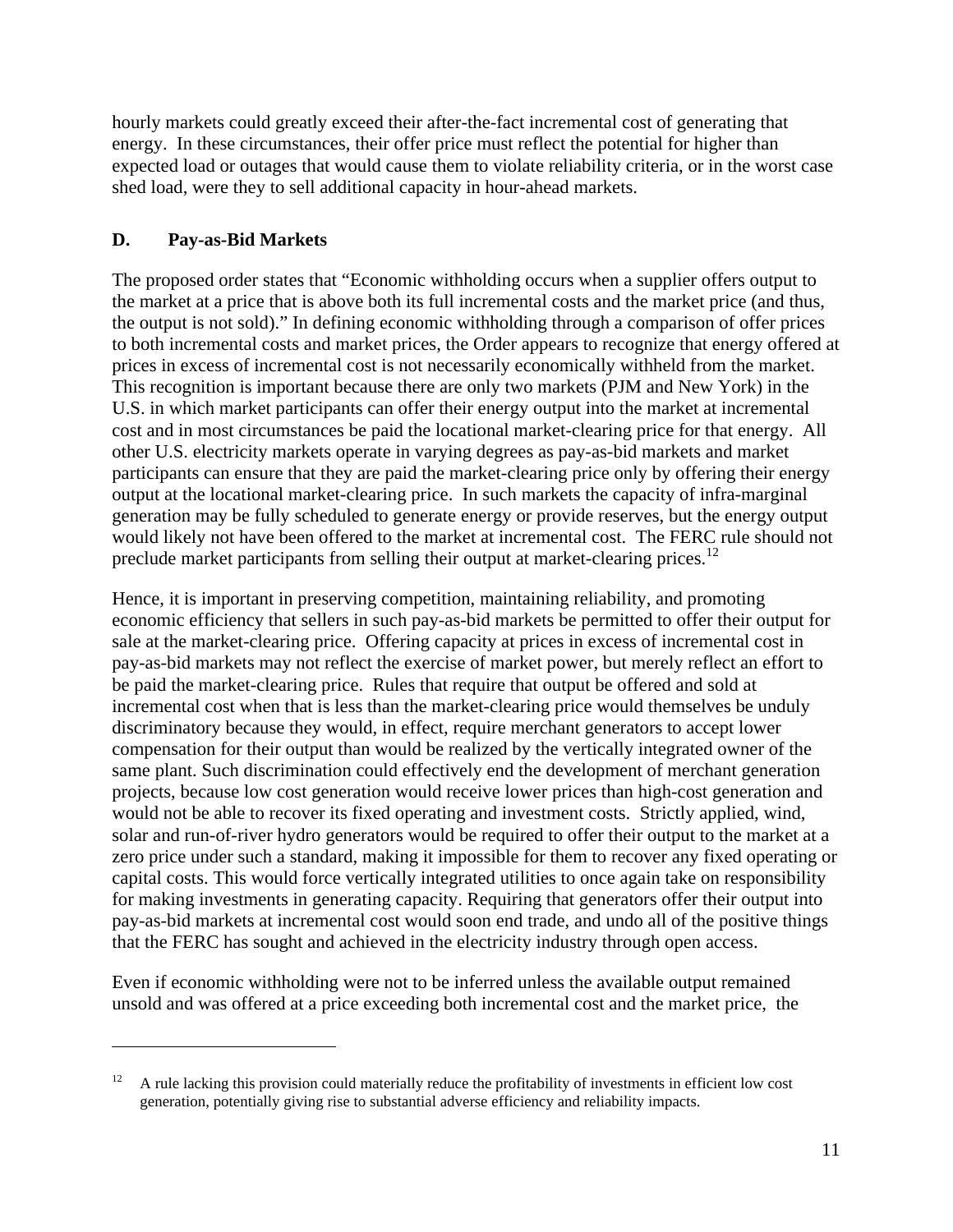economic withholding standard described in the order would, in practice, not be able to fully distinguish between the exercise of market power and ordinary competitive behavior. In understanding the reasons for this inability, it is necessary to recognize that in pay-as-bid markets and markets lacking real-time dispatch there will be many transaction prices (all of which are market prices), at many locations (all of which will generally differ from the location of the seller). It will inevitably be the case that some output will remain unsold yet have incremental costs lower than some of the transaction prices at some of the locations. This would be the case even if every seller were very small and thus lacked market power. Indeed, the problem would likely be exacerbated by many small sellers each of whom would have limited information regarding prices and markets.

Further, in such markets not all producers may even have been offered the opportunity to sell their output at the "market price." This is particularly a problem in markets lacking a coordinated spot market and is exacerbated if sellers must buy and schedule transmission service in order to reach the buyer. Indeed, some of the motivation for moving to ISO coordinated markets in the Midwest is the belief that not all available resources are able to find a market at the reported "market price," even during high price conditions. Finally, it may not always be clear what the market price actually was in markets that do not use locational marginal cost prices (LMP), particularly those not coordinated by an ISO.

## **E. Transmission Constraints**

The difficulties above were developed largely in the context of the idealized model of an unconstrained energy system. In reality, all these difficulties would be compounded by the presence of transmission constraints. Regrettably, transmission constraints can be pervasive and the effects complicated. The FERC has recognized this reality both in the targeted mitigation strategies it has adopted such as for New York City and for the RMR units in California. Hence the problem is not new.

However, it is important to recognize that application of the Order's test for economic and physical withholding would be more difficult whenever transmission constraints are or might have been binding. The ambiguities will arise at every step. The market-clearing price of theory should be the market clearing-price at the generator's location, but this price will be difficult to estimate or even unknowable without an efficient market design, producing LMP prices. Furthermore, the incremental opportunity cost for all but the simplest cases would depend on an assessment of current and future (in the case of energy limited units) transmission congestion.

In going forward, therefore, it is important to recognize that the counterfactual comparison of observed results against possible monopoly of competitive alternatives must incorporate the sometimes large and often counterintuitive effects of transmission constraints.

# **IV. PHYSICAL WITHHOLDING IN COMPETITIVE MARKETS**

Like economic withholding, physical withholding of generating plant output can be a mechanism for the exercise of market power. This mechanism would be a particular concern with respect to generators subject to regulatory requirements, such as bid caps, that prevent the exercise of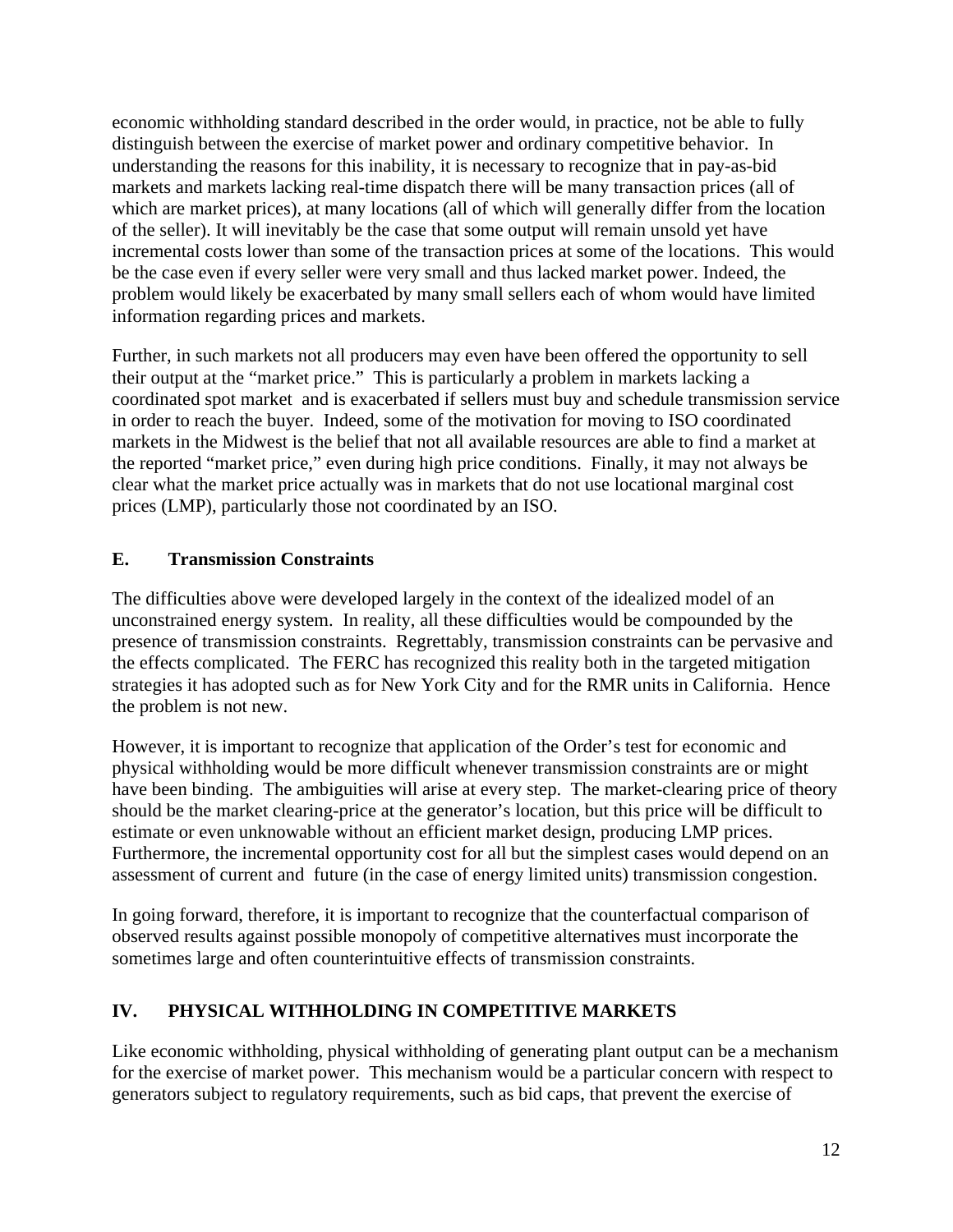market power through economic withholding, if the generators are able to achieve the same result by physically withholding the plant's output from the market. At the same time, however, the existence of physical withholding as defined in the order does not necessarily reflect the exercise of market power, and may instead reflect efficient competitive behavior.

While the physical withholding of capacity from well functioning electricity markets is inefficient and can adversely affect reliability, it needs to be recognized that generating capacity may sometimes be physically withheld from the market, not in order to exercise market power, but because the markets are not well functioning, because of credit risk, because of bid or price caps, or in compliance with laws or regulations.

# **A. Physical and Economic Withholding**

As explained above, economic withholding as defined in the Order is not necessarily motivated by the exercise of market power and may serve a variety of efficiency and reliability enhancing purposes.

If market participants are not able to economically withhold capacity from the market to serve purposes other than the exercise of market power, they will be forced to employ physical withholding to achieve purposes better achieved through economic withholding, including managing the operation of energy limited units, outage and demand uncertainty risk, and operating risks by physically withholding capacity from the market in hours in which they anticipate that operation would be uneconomic.

# **Energy Limited Units**

If the output of energy limited resources cannot be economically withheld from low valued hours, it will need to be physically withheld from hours expected to be low-valued in order to maintain its availability in hours expected to be high-valued. This physical withholding reduces the system operator's flexibility and can reduce reliability if expectations turn out to be incorrect. However, if economic withholding is not permitted reliability would also be undermined if the capacity were not physically withheld from the hours expected to be low-valued.

# **Outage Risk**

Similarly, if firms are not permitted to economically withhold some capacity from forward markets to hedge their outage risk, they would achieve the same result by physically withholding capacity in excess of their expected capacity from forward markets. This physical withholding would not, however, necessarily reflect the exercise of market power, and would be found among small as well as large sellers, and even among net buyers.

### **Operating Risks**

Finally, if firms are not permitted to economically withhold capacity from real-time operation to reflect the operating risks associated with operating at high levels, generators lacking market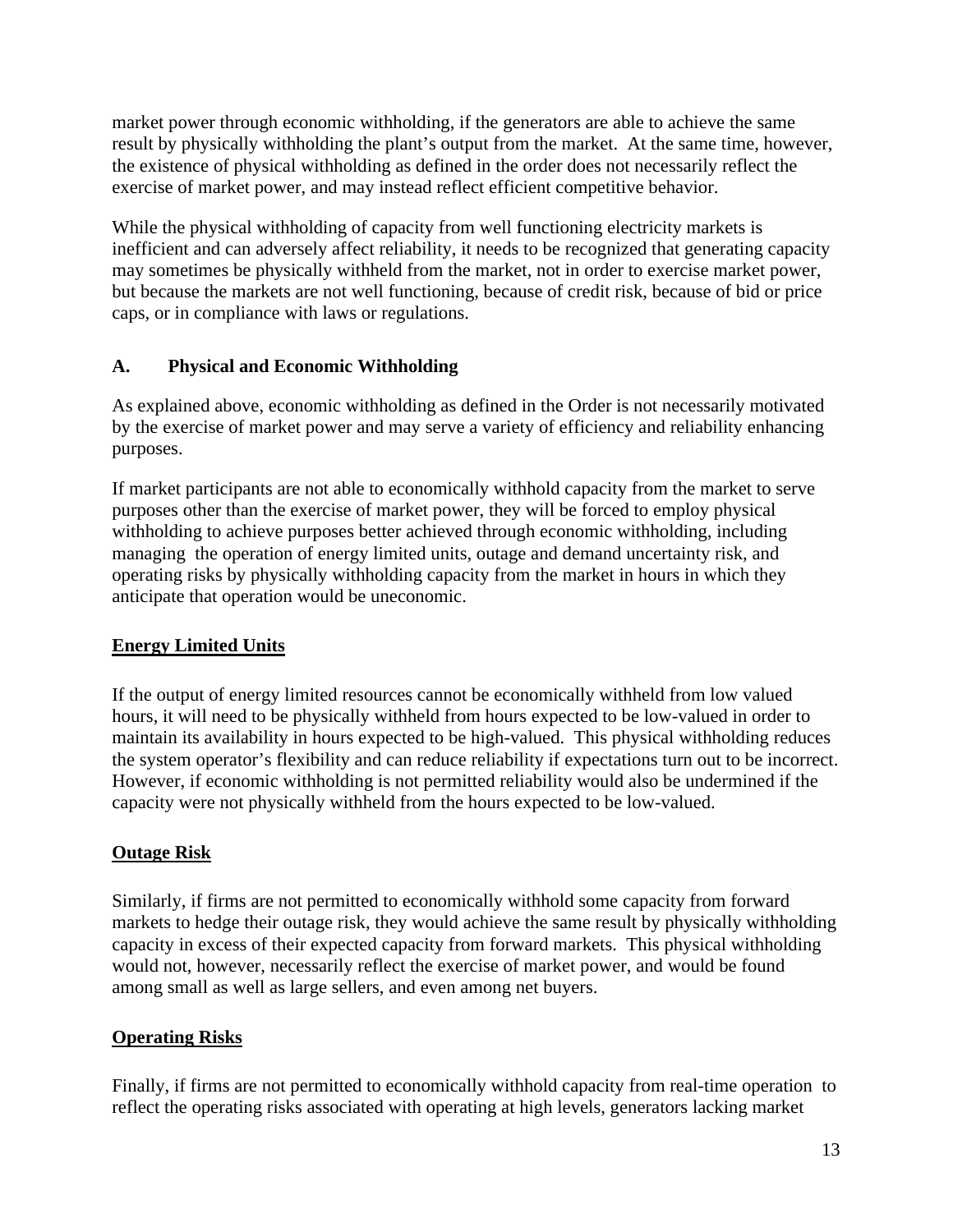power will physically withhold that capacity from the market. Indeed, in some circumstances the operating and safety risks from running units at very high levels may be so high that the owner would be unwilling to operate the unit at those rates at any price.

# **B. Credit Risk**

Capacity may be physically withheld from sale not to the market as a whole but withheld from sale to particular buyers as a result of credit concerns. It is neither uncommon nor bad public policy for market participants to limit transactions with firms having limited credit or even to simply forbid transactions with firms whose credit is perceived to be so poor that a credit premium is insufficient to mitigate the credit risk.

In the extreme case, we have seen that generators that are not being paid for their output can themselves become poor credit risks and be unable to pay for the gas they need to generate electricity and will then physically withhold their output from the market. The potential magnitude of this consideration was clearly shown in California, where the failure to pay the qualifying facilities (QFs) eventually reduced supply and helped put the lights out. In these circumstances, the physical withholding need not reflect the exercise of market power and it is not constructive to require market participants to generate energy for which they will not be paid using gas for which they cannot pay.

# **C. Price Caps**

High cost capacity will likely be physically withheld from the market if bid and price caps are imposed at levels that are less than cost of generating electricity from those resources. As before, the problem in these circumstances is not the exercise of market power, but the bid or price caps. Rules that require that energy be generated below cost are neither procompetitive nor efficient.

# **D. Compliance with Law and Regulations**

Many laws, regulations and other restrictions, most apparently environmental, require generators to physically withhold capacity from the market in a variety of circumstances. Compliance with these output limitations in no sense reflects the exercise of market power, but appears to fall within the definition of physical withholding under the Commission's order.

# **V. APPLYING THE COMMISSION'S ORDER**

Because not all economic or physical withholding as defined actually reflects the exercise of market power, maintaining efficiency and reliability would require that any FERC rule distinguish between efficient economic and physical withholding and that which is designed to exercise market power. Important ambiguities in the Commission's order include the following:.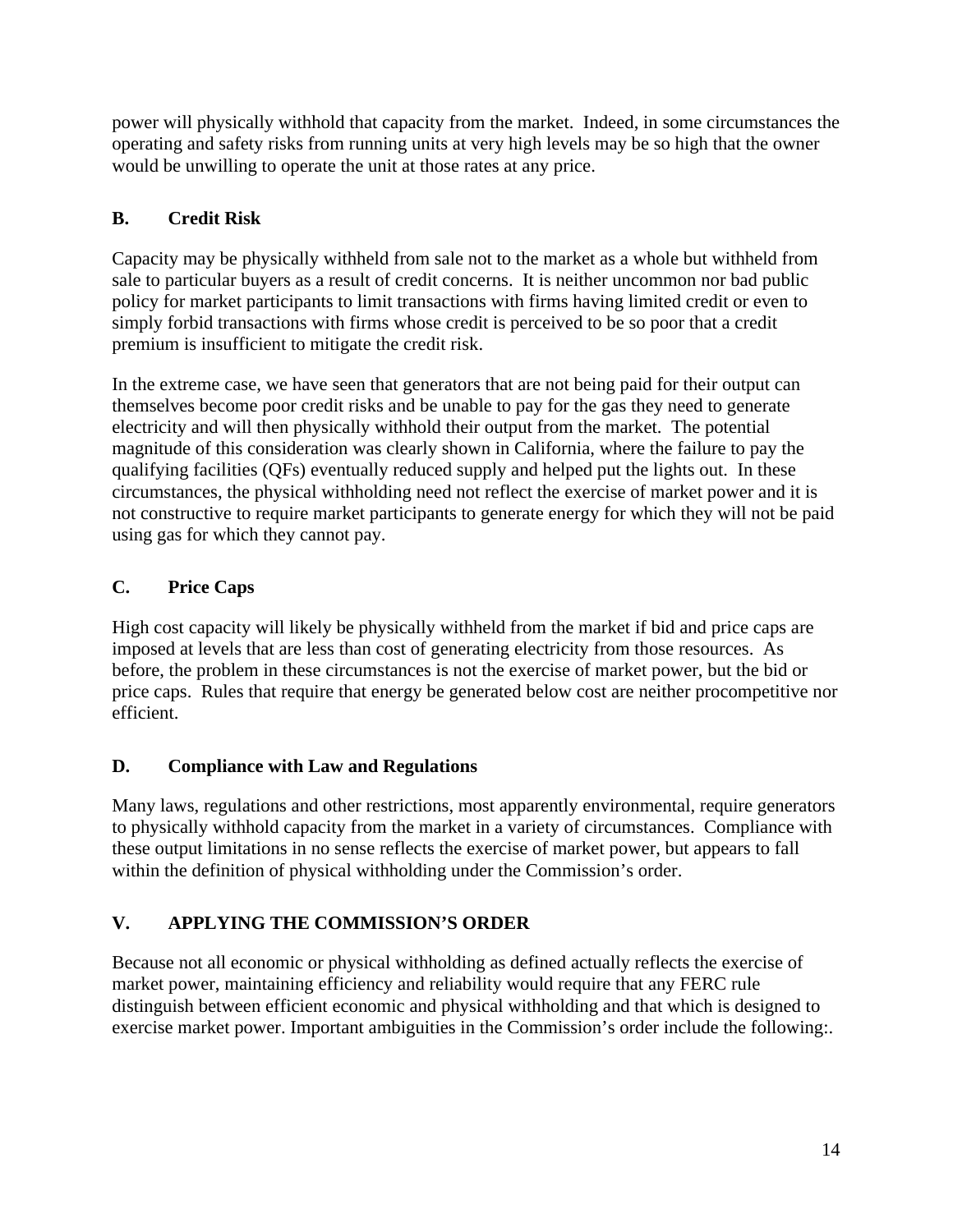### *a) Will the existence of economic withholding be determined based on the offer price or output?*

Our reading of the proposed order is that it is not intended to require that energy be offered and sold at incremental costs, merely that it not be withheld from the market.<sup>13</sup> This interpretation is important because as discussed above most U.S. electricity markets operate in varying degrees as pay-as-bid markets and market participants can ensure that they are paid the market-clearing price only by offering their energy output at the locational market-clearing price. FERC marketbased rate authority which required that output be offered and sold at incremental cost when that is less than the market-clearing price would have such negative effects on the development of merchant generation projects, that it would effectively force electricity demand to once again be met through the investments of vertically integrated utilities.

### *b) How will output not sold at the market price be identified?*

It is our understanding that the FERC Order would not infer the existence of economic withholding unless available output remains unsold and the output was offered at a price exceeding both incremental cost and the market price. Even so, the economic withholding standard will be very difficult to apply in the pay-as-bid markets prevailing outside PJM and NY.

What is the market-clearing price? In pay-as-bid markets lacking both an ISO coordinated market and LMP pricing there will usually not be a well-defined market price at the sellers location. Instead, there will be a range of transaction prices at a variety of locations, most of which may be trading hubs not located close to the generator. Each of these transaction prices is a market price. FERC will be able to observe whether energy is sold, but the comparison of incremental costs to market prices will not be equally straightforward. First, there will, in practice, be a range of transaction prices to which the incremental cost could be compared. A conservative approach might be to compare incremental costs to the lowest of the arm's-length transaction prices. Absent such a conservative approach, price dispersion would be characterized as economic withholding. Such a characterization would not identify the exercise of market power and would burden market participants and the Commission. Second, these constraints will generally not be at the same location as the seller being examined, and in non-LMP markets there will not be a well-defined locational differential on which to base a comparison.

Even if FERC is ultimately able to develop a reasonable after-the-fact measure of the minimum market-clearing price at the seller's location, how would FERC distinguish between output that was not sold due to economic withholding motivated by market power and output that was not sold due to poor information regarding the market-clearing price and the normal inefficiency of pay-as-bid markets?

Was energy withheld or not taken? In markets lacking a real-time dispatch, generation may not operate in real-time because it is being economically withheld from the market, because it was not economic in the market, or because the owner was unable to find a market. Sellers that did

<sup>13</sup> "Economic withholding occurs when a supplier offers output to the market at a price that is above both its full incremental costs and the market price (and thus, the output is not sold)."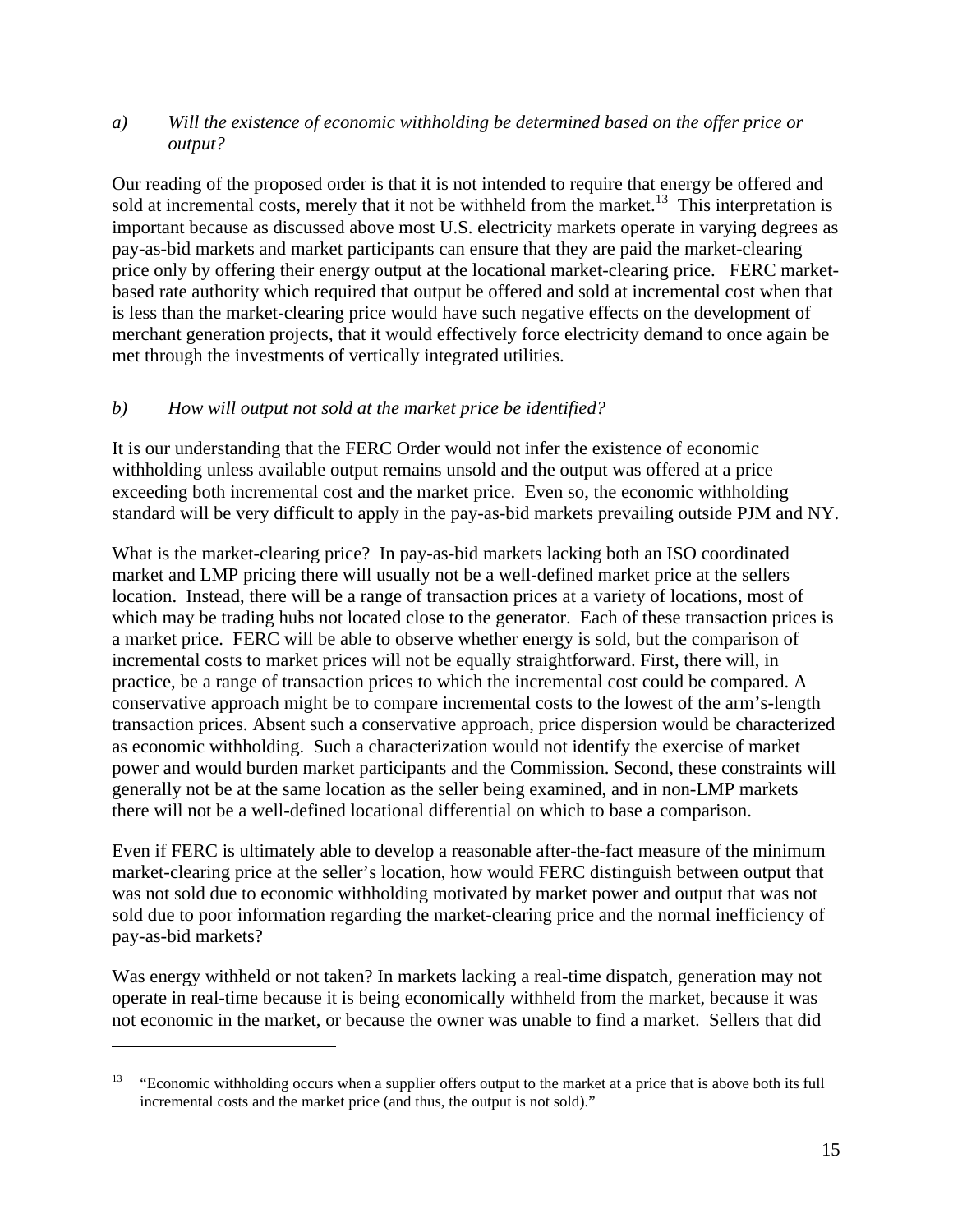not receive any offers to buy at prices in excess of their incremental cost did not withhold energy from the market, they were merely unable to participate in the market. FERC will be able to observe whether energy was sold, but it may be difficult to determine whether it remained unsold because it was withheld by the seller or because buyers did not want it. In markets lacking an ISO coordinated real-time dispatch, not all producers may even have been offered the opportunity to sell their output at the "market price" as determined by FERC.

### *c) Is the economic withholding standard to be applied in forward markets or only in realtime?*

The application of the proposed economic withholding standard in pay-as-bid forward markets operating in continuous time could make it virtually impossible for suppliers to recover the market clearing price and would appear to in practice require that much output be offered and sold at below market prices. It is not apparent how traders or any kind of risk manager could earn a positive margin if they were required to resell purchased power at the lower of the purchase price or the market clearing price at the time of resale.<sup>14</sup> The Order would also appear to greatly increase the risk and cost of forward hedging by loads if the Order were to require that power be resold at the lower of cost or market. Under such an application of the Order, net buyers would also have to become more conservative in hedging their loads in forward markets as they would not be able to recover in resale markets the actual value of energy that they ultimately do not need to meet their load.

### *d) How will capacity providing regulation, load following or operating reserves be treated?*

As observed above, the test of economic withholding stated by FERC appears to focus on whether output was actually sold, not the price at which it was sold. A critical issue in applying this test is how capacity providing operating reserves<sup>15</sup> (or upward regulation or load following) would be accounted for.<sup>16</sup> It appears that the intent of the FERC order is that capacity providing reserves would not be considered to be economically withheld. Thus, it is stated that: "during periods of high demand and high market prices, all generation capacity whose incremental costs do not exceed the market price would be either producing energy or supplying operating reserves." As discussed above, however, this exclusion would need to be broadened to include generation providing upward regulation as well as reserves.

1

<sup>&</sup>lt;sup>14</sup> It is important to remember that generators and traders are constrained by the market as well as by these proposed regulations. Such an application of the Order would effectively recreate the lower of cost or market problem under regulation that has been an important motivation for moving to open access and the development of competitive generation markets.

<sup>&</sup>lt;sup>15</sup> Operating reserves are capacity that is kept available but not fully utilized so that the units can increase output in a short-term timeframe (10 to 30 minutes) to maintain the reliability of the system following the loss of a large unit or transmission line.

<sup>&</sup>lt;sup>16</sup> Regulating units vary their output on a very short-term basis (shorter than the 5-minute dispatch cycle) so as to match generation and load. Because these units must be able to both increase and decrease output, they must be scheduled to operate above minimum load and below capacity. On-dispatch units provide load following on a 5 or 10-minute basis during an hour.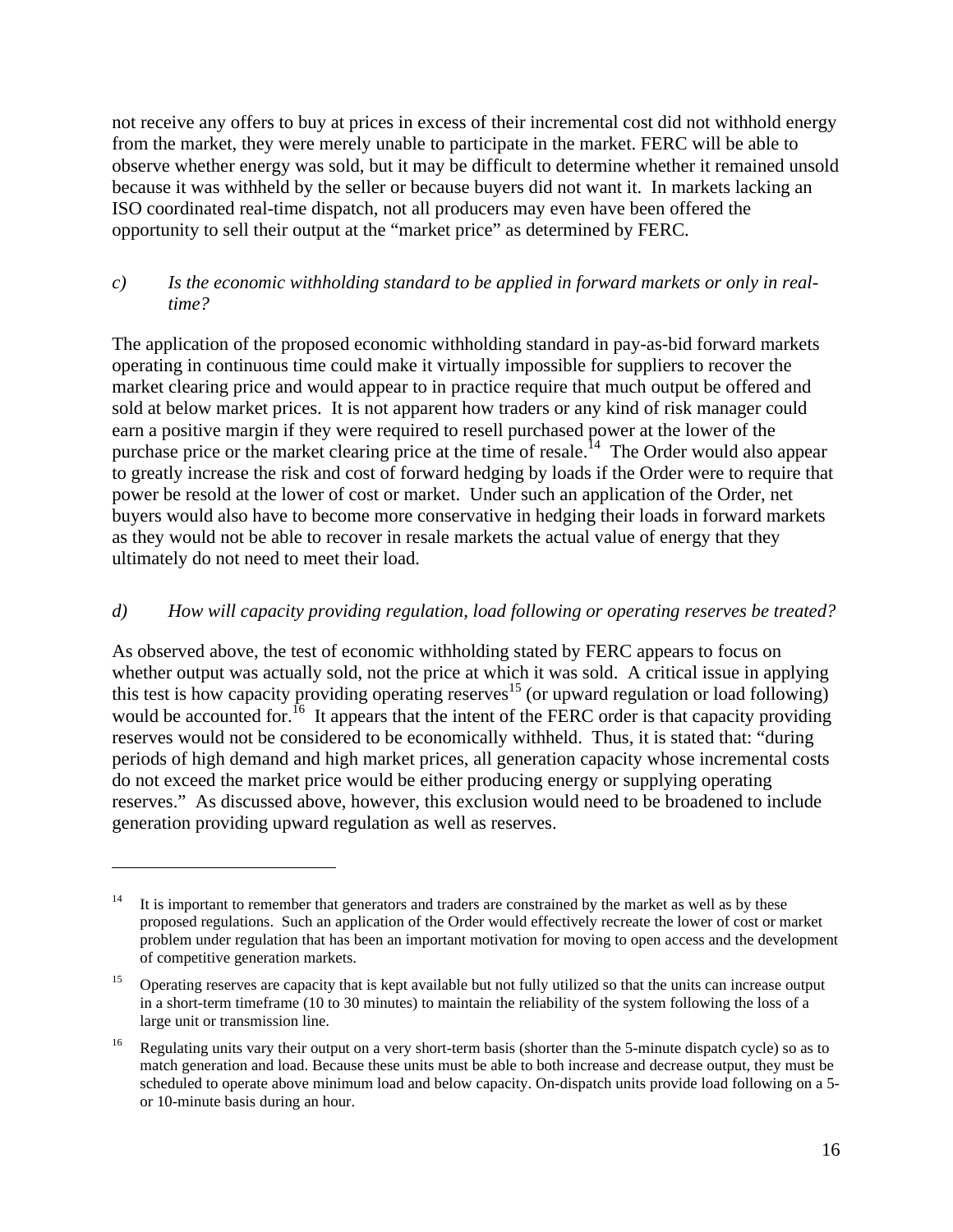A more difficult issue would be how to determine whether capacity is providing reserves or regulation. This determination is clear-cut in the markets coordinated by the NYISO as generation offers bids to provide reserves or regulation, those bids to provide reserves or regulation are explicitly accepted, and the level of reserves and regulation scheduled is determined by the NYISO. It is much less clear, however, how such a rule would be applied to a vertically integrated utility. All of the available capacity of such a utility is in a sense providing reserves. Some capacity will be providing short-term contingency reserves, while other capacity is providing replacement reserves that would be used to restore contingency reserves following their use by the utility or their activation under a reserve sharing agreement.

Finally, as discussed above, firms lacking market power have an economic incentive not to offer capacity in excess of their expected real-time capacity for sale in forward markets and would certainly not offer such capacity for sale for less than the expected price. A no withholding standard can be applied in real-time in markets such as PJM and NYISO, as capacity not sold forward can be offered at incremental cost in the real-time dispatch. The application of such a no withholding standard would be problematic, however, in regions lacking a real-time dispatch, for there is no mechanism for sellers to offer on a short-term basis capacity that turns out not to be needed in real-time. $17$ 

### *e) How would the economic withholding test be applied to energy limited resources?*

As discussed above, economic withholding of energy limited resources does not necessarily reflect the exercise of market power, and is in fact necessary to the efficient and reliable operation of the electric grid.

- How would "full incremental costs" of pondage hydro, pumped storage, geothermal and gas turbine units with daily energy limits be measured?
- How would "full incremental costs" be measured for pondage hydro and fossil fueled thermal units subject to annual, seasonal, monthly or weekly energy limits?
- How would "full incremental costs" be measured for gas fired generation during periods in which daily gas balancing rules are in effect. $18$

Perhaps it is intended that these complications would be avoided through after-the-fact application of the no withholding standard. It could, for example, be determined after the fact whether energy limited units exhausted their available capacity over the relevant period. In practice, however, demand uncertainty will at times cause energy limited units to not fully utilize

 $17$  In regions in which it is possible to sell energy on a recallable basis, such recallable sales might provide a market at which energy might be sold at incremental cost comparable to the spot sales in PJM and New York.

<sup>&</sup>lt;sup>18</sup> During periods in which daily gas balancing rules are in effect, the consumption of gas not scheduled dayahead can be subject to imbalance charges that make it very expensive. Once gas schedules are fixed, gas fired generators in effect have a fixed amount of low cost energy that they can allocate over the day, with incremental generation available at a possibly much higher price. If this is not recognized in gas pricing, market participants could be required to offer supply into the market at below market prices.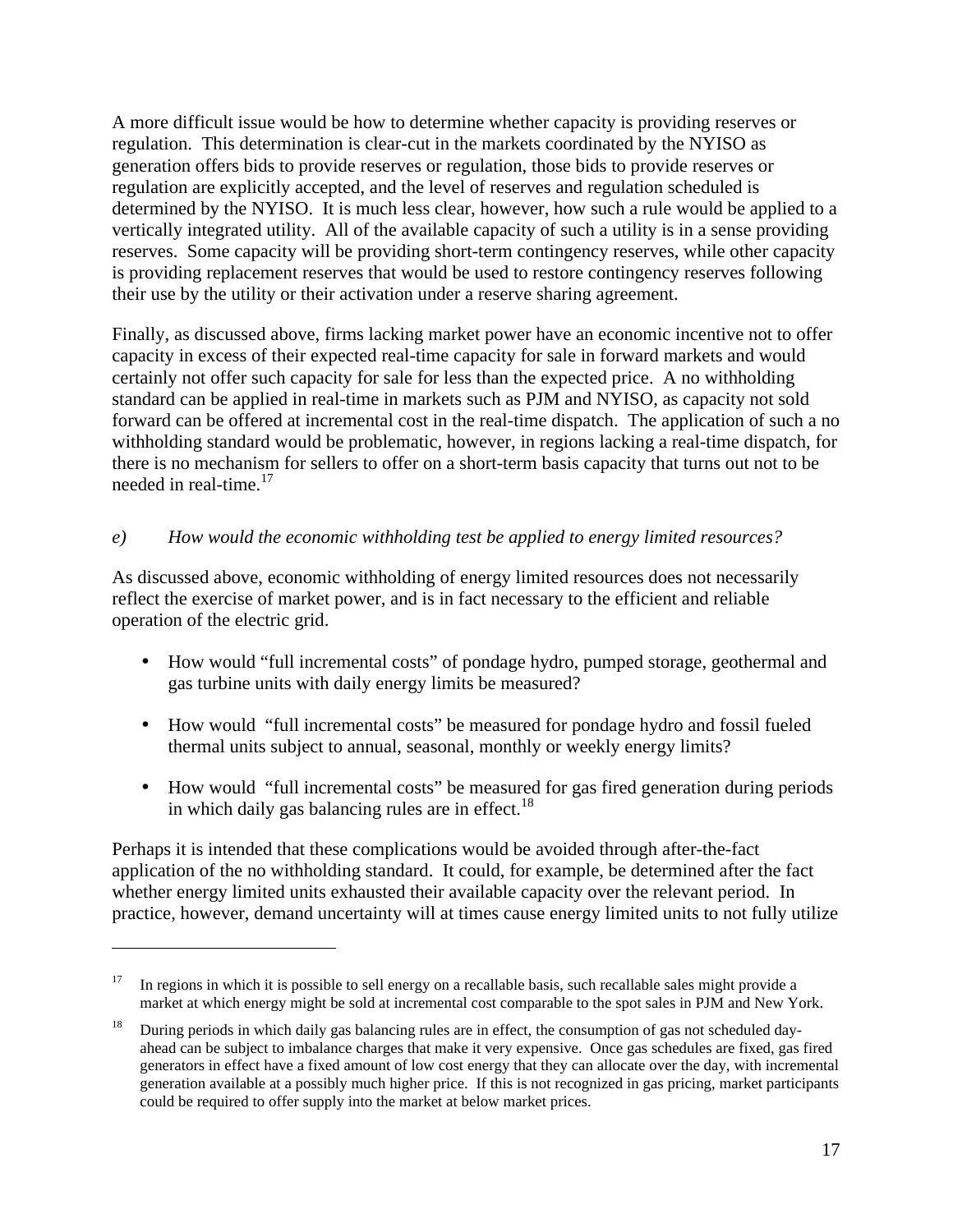their available capacity for a given day, so even if applied after the fact, this standard will mischaracterize as withholding efficient competitive activities intended to maintain reliability. Such an after-the-fact standard would be even more difficult to apply to resources facing weekly, monthly or annual energy limits as imperfect foresight will inevitably cause some energy to be sold at low prices that could have been sold in another time period at higher prices. Another approach would be to simply recognize that there must be economic withholding of energy limited resources and exempt them from the no economic or physical withholding standard.

### *f) How will the measurement of output not sold take account of demand uncertainty?*

Load Serving Entities that have contracted forward for generation to meet their load will not always accurately forecast their load and could be determined after the fact to at times have contracted for capacity that in real-time was required neither to generate energy nor to meet reserve requirements. It is not clear how it is intended that the proposed rule would account for real-time load uncertainty and the reality that LSEs will at times have contracted for more generation than they actually turn out to need in real time.<sup>19</sup>

### *g) Will the obligation to offer output at full incremental cost apply only to on-line units or to off-line units as well?*

It is not clear whether the obligation FERC intends to impose extends only to prices raised through the economic withholding of generation that was on line in real-time or is intended to also extend to the economic withholding of generation that could have been committed to be available in real-time.

A requirement that all generation be offered into the market at incremental cost, whether or not it is on line, and whether or not it is plausible that the seller has market power, would in practice require that suppliers offer capacity at prices that are actually less than the full costs of having that capacity available. Such a rule could increase the cost of meeting electric load in the United States.

On the other hand, the rule would be greatly complicated if the evaluation of economic withholding were broadened to take account of start-up costs, minimum load costs and the various unit operating parameters. The reality is that regions lacking day-ahead markets based on three part bids and security constrained unit commitment lack the ability for sellers to offer energy on such a basis. An after-the-fact finding that the commitment of additional generation may have been economic does not necessarily reflect the exercise of market power, but merely the efficiency costs arising from the lack of a day-ahead market.

<sup>&</sup>lt;sup>19</sup> A related issue is that any assessment of whether unsold generation was needed neither to provide energy or reserves needs to be based on peak hourly load rather than average hourly load.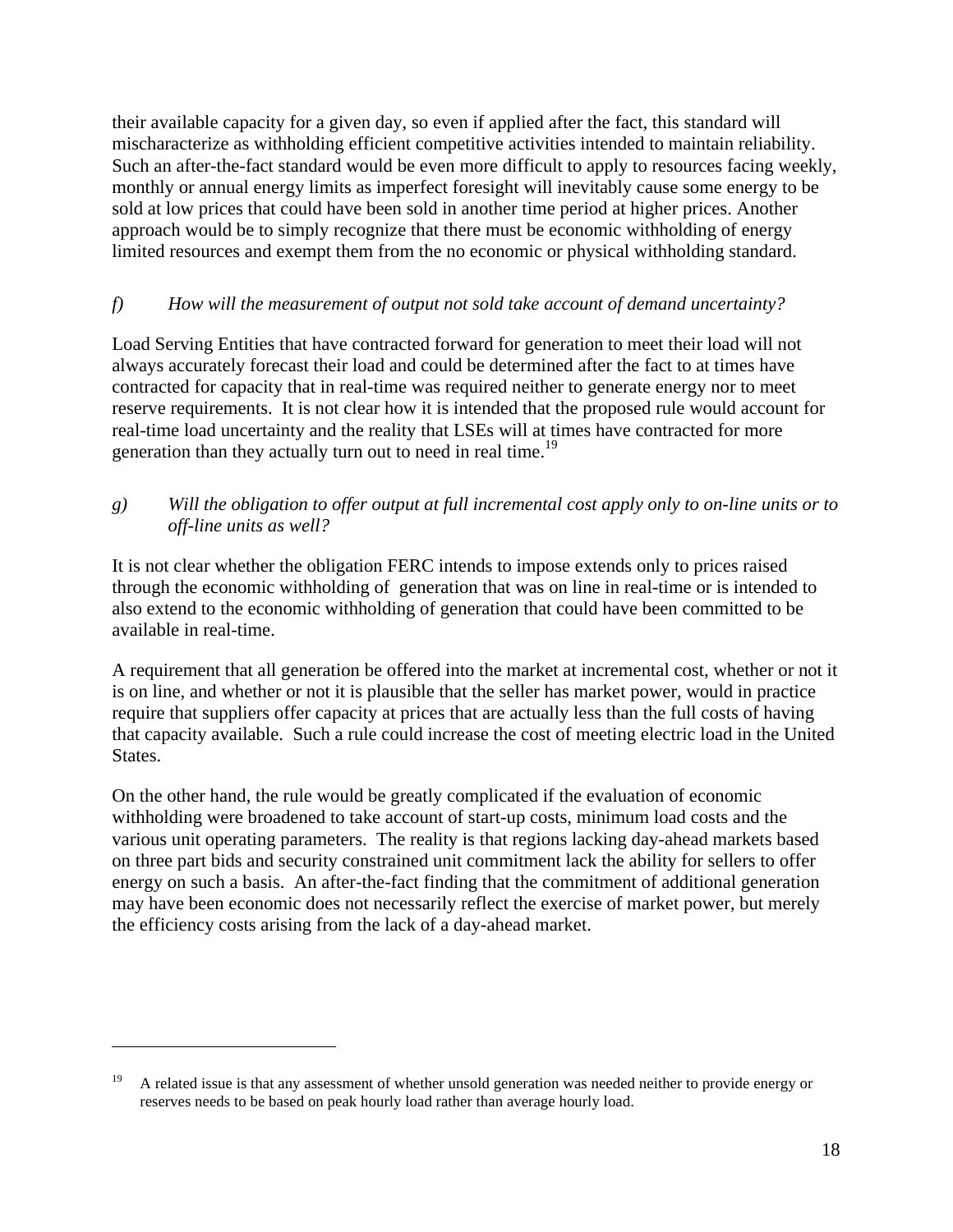#### *h) What costs would be included in the measurement of full incremental costs?*

The measurement of full incremental costs needs to take account of fuel costs (including potentially gas penalties when daily balancing requirements are in effect), variable O&M costs, incremental environmental costs,  $20$  normal credit costs<sup>21</sup> and premiums for credit risk when this is appropriate. Moreover, the calculation of incremental fuel costs should be calculated for the appropriate operating level and the calculation of incremental costs should reflect any extraordinary costs that may be associated with operation at very high capacity levels.

### *i) Will the incremental cost standard be applied during periods of reserve shortage?*

High prices in California, the Midwest, PJM, New York and NEPOOL have generally occurred during periods of reserves shortage during which all capacity is either generating energy or providing reserves. The order, however, appears to be restricted to the economic withholding of energy during periods in which there is no shortage and does not address the appropriate price level during a shortage, which is the more common circumstance in which prices are high. It is not clear whether the order is intended to require that capacity providing reserves be offered into the market at full incremental cost during periods of reserve shortage or not. This is important.

While current market rules may at times result in prices that are inefficiently high during periods of reserve shortage, $^{22}$  prices capped at incremental cost during periods of reserves shortage would be too low, particularly in markets in which there is no additional capacity payment, i.e., no installed capacity (ICAP) market. Capping prices during reserve shortages in markets having an ICAP system would tend to raise the cost of ICAP, while diminishing the incentives for generators to have their units on line during the shortage hours or to incur extra-ordinary costs to get their units back on line.<sup>23</sup> Moreover, it should be kept in mind that high real-time prices during hours of shortage are applicable to generators as well as loads, and generators that sold forward but fail to deliver in real-time will be buyers at real-time prices. Artificially reducing the price at which they cover their shortfalls does not provide the correct incentives for generator operation or maintenance.

### *j) How will the physical withholding standard be applied to generation facilities with operating problems or restrictions?*

The physical withholding standard will need to distinguish physical withholding from prudent operation. This would appear to require standards for when it is appropriate to reduce the output of a unit to reduce outage risk, when it is appropriate to reduce the output of a unit or to take it

<sup>&</sup>lt;sup>20</sup> In particular the cost of any emission allowances must be included in the calculation of incremental costs.

<sup>&</sup>lt;sup>21</sup> That is, if the payment terms do not require that the seller be paid for 30, 45 or 60 days, the cost of the implicit credit should be included in the determination of full incremental costs.

<sup>&</sup>lt;sup>22</sup> Harvey-Hogan (October), pp. 25-26.

<sup>&</sup>lt;sup>23</sup> FERC, Office of the General Counsel, Market Oversight and Enforcement and Office of Markets, Tariffs and Rates Division of Energy Markets, "Report on Plant Outages in the State of California," February 1, 2001, pp. 17-18, 42.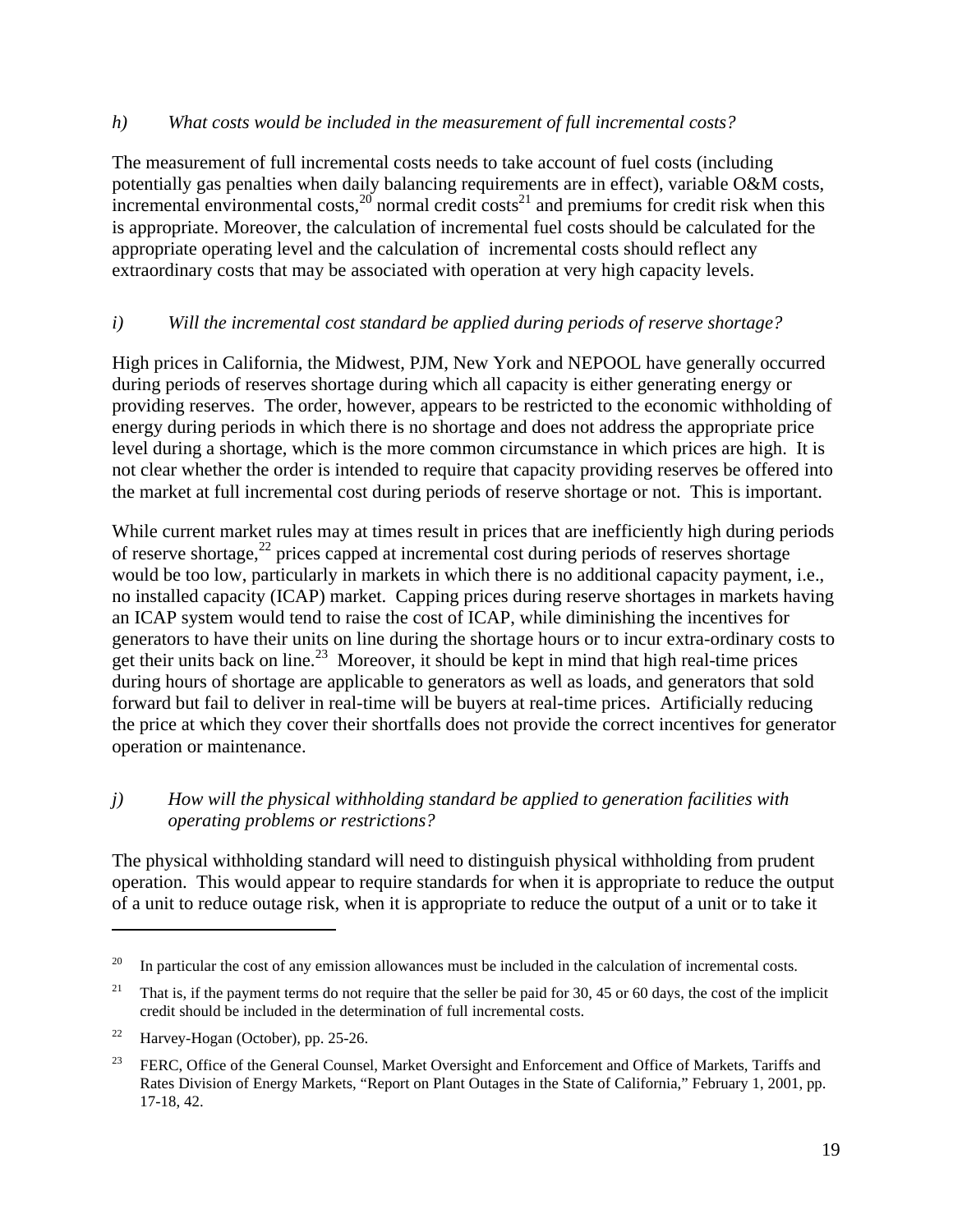off-line for safety reasons, when it is appropriate to take a unit off line for repairs instead of continuing to operate it. Moreover, these evaluations will need to be made in regions lacking ISOs. After-the-fact second guessing of operating decisions by the FERC has the potential to affect behavior unrelated to the exercise of market power in ways that would reduce the availability of capacity and the reliability of the system and therefore should not be undertaken lightly.

In addition, it is presumed that output that is physically withheld because it could not be offered to the market as a result of laws, regulations or other restrictions, environmental or otherwise, would not be found to reflect the exercise of market power.

## *k) What will be the scope of refunds?*

The scope of the refunds envisioned by the order is not clear. Would the refund obligation be limited to the entities determined to have been withholding output from the market or would it extend to competitors that increased output in response to high prices? How would the refund obligation be applied to sales by the withholding entity at different locations? The exercise of market power is unlikely without binding transmission constraints, so not all generation would benefit from the withholding. If transmission constraints were present, how would the refund obligation be applied? Moreover, even in circumstances in which transmission constraints were not binding in the real world, they might well have been binding at lower prices. Would this be taken into account in applying the refund obligation?

In pay-as-bid markets in which energy was sold at different prices at different times, would the refund obligation apply to the average sales price or would low priced sales be left unchanged but high sales prices reduced?

# **VI. ALTERNATIVES**

The immediate concern addressed by these comments has been the FERC's proposed Order, in which it is posited that economic and physical withholding would be evidence of the exercise of market power. A broader concern, though not directly raised in the order, is how a complete assessment of market power issues should be handled on a going-forward basis. The starting point in addressing market power concerns should be a recognition that everybody does not have market power, everywhere, all the time. Policies mitigating the potential exercise of market power should address the circumstances in which particular entities are shown, using appropriately designed screens and market analyses, to likely be able and have the incentives to exercise market power. Policies for remedying the exercise of market power should likewise address real instances of the exercise of market power and not simply be tools for after-the-fact reductions in inconveniently high prices. Although difficult, the FERC needs to identify those firms having market power in particular regions, under particular circumstances and develop appropriate mitigation rules that apply to those firms, in those regions and under those circumstances.

The identification and mitigation of market power in electricity markets is a difficult problem, there is not an easy solution. This difficulty is compounded by the fact that no single regulatory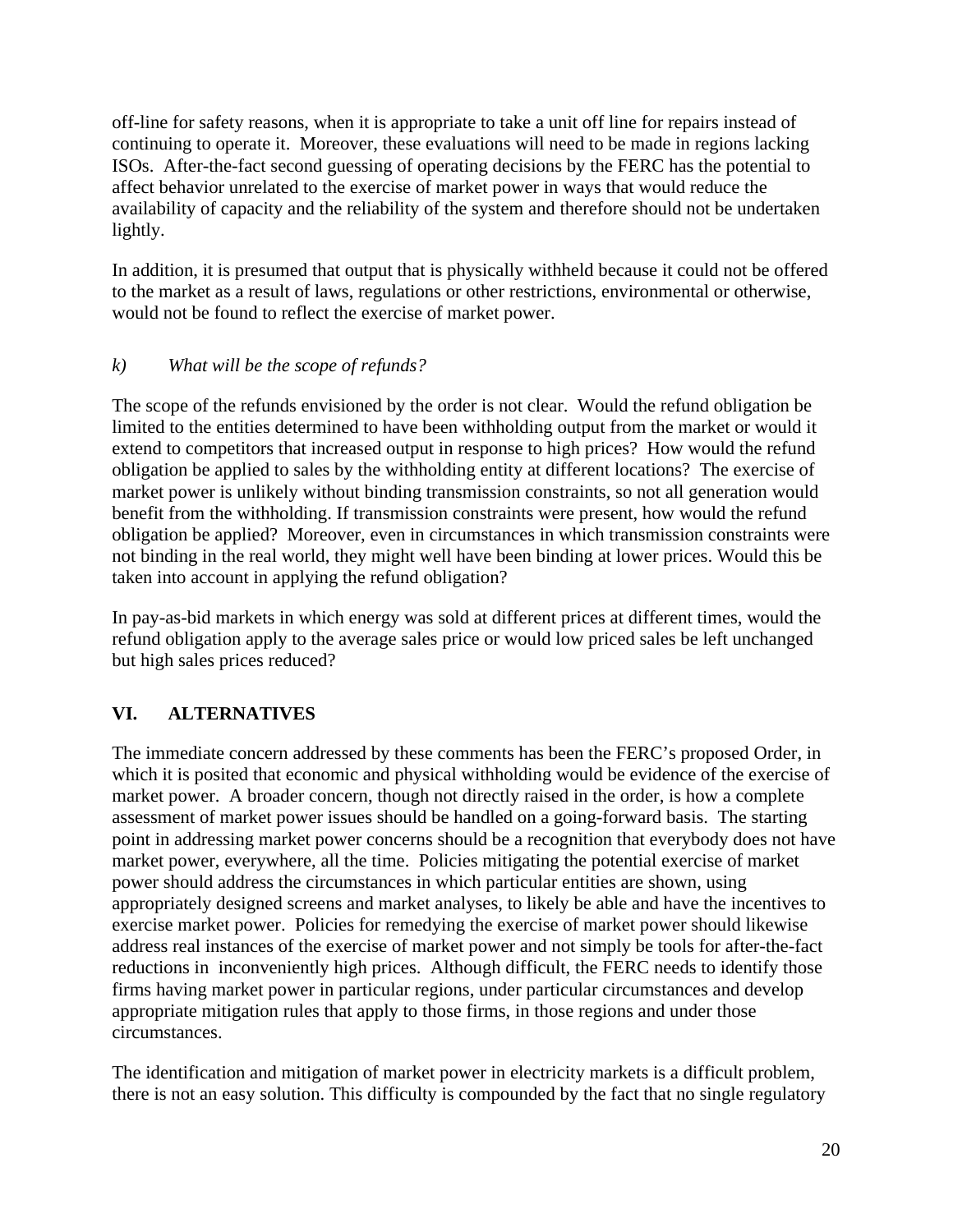or anti-trust agency has authority over the entire range of possible steps that could be taken to mitigate or remedy market power. For example, FERC may not have authority to require such structural changes as divestiture. The suggestions below outline steps that should further the development of wider and more robust competitive markets.

There are a variety of policies the FERC could require or encourage that would reduce the potential for the exercise of market power:

- RTO coordinated real-time markets based on LMP pricing.
- Efficient pricing and minimum transmission grid interconnection standards for generation to facilitate entry.
- Loads with real-time meters should be permitted to enter into forward contracts and to buy energy at the real-time spot price.

A further step to approaching the issue is to identify the market participants to which mitigation should not be applied or should be applied only with mitigation procedures developed on a case by case basis. These are, generally, market participants that – for specific reasons - are unlikely to have the ability to exercise market power:

- Small single plant suppliers. It is generally not plausible that small single plants suppliers would be withholding output in order to exercise market power. The presumption should be that these suppliers are operating competitively. The application of market power mitigation to such firms is much more likely to suppress than benefit competition.
- Sellers from energy limited facilities. It is well-recognized that these suppliers must economically withhold their output in order to operate efficiently. Indeed, their ability to economically withhold output is critical to maintaining electric system reliability. While entities controlling multiple energy limited facilities with large capacities can have the potential to exercise market power, conventional market power mitigation should be applied cautiously even in these circumstances, and will need to be customized on a case by case basis.
- Medium sized sellers in large unconstrained markets. Absent transmission constraints, it will generally not be plausible that suppliers owning a few plants in large markets would exercise market power, These entities should also be exempted from market power mitigation, except in circumstances in which they are anticipated to have market power as a result of binding transmission constraints. Once again, any mitigation would need to be customized on a case by case basis.
- Net buyers. LSEs may have generating assets and may at times economically withhold output despite being net buyers. It is not plausible that net buyers would engage in economic withholding in order to exercise market power, so there is no reason to subject them to these kinds of market power mitigation mechanisms.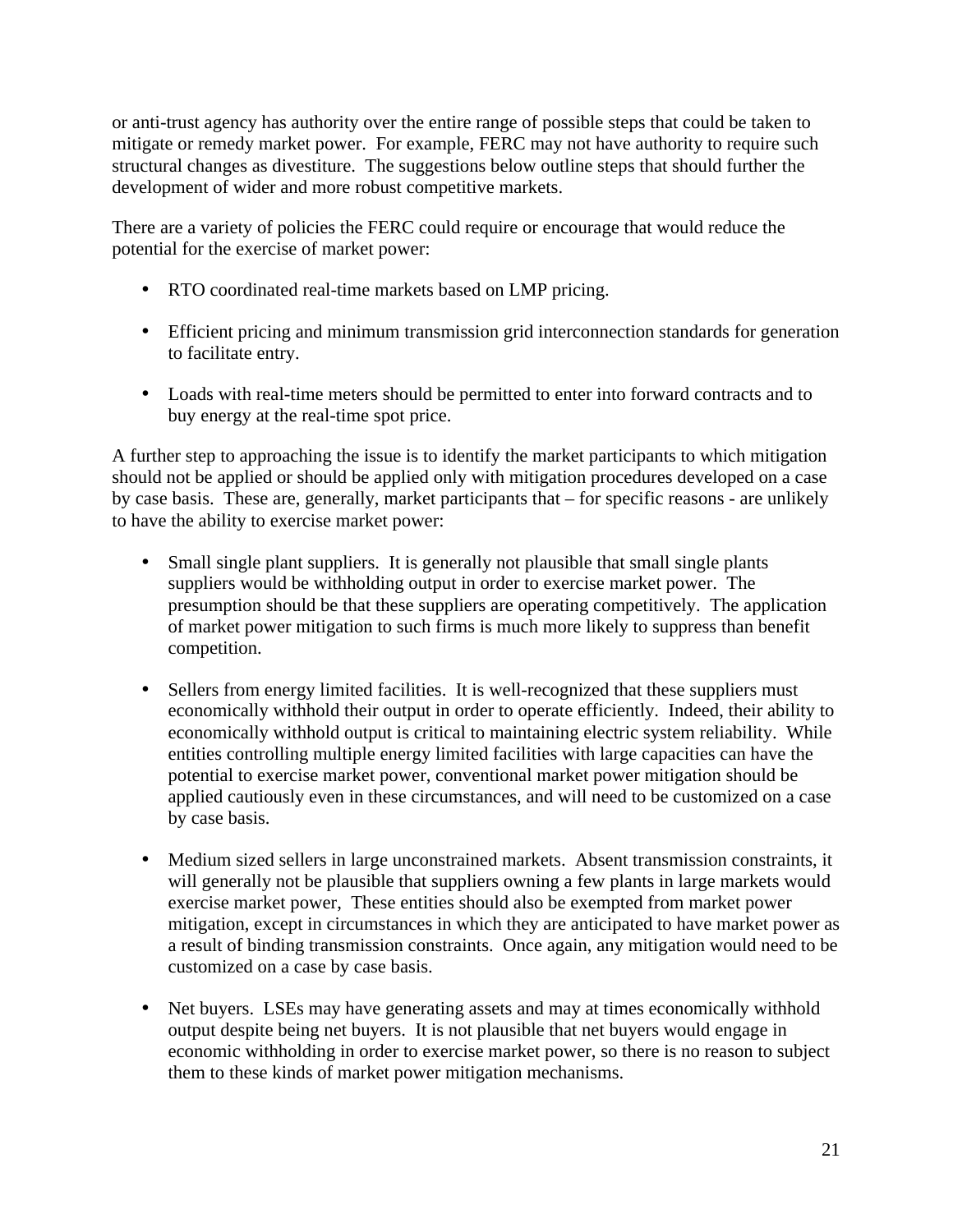- New entrants. Firms that have entered the market by building new capacity have generally increased competition through their entry. Imposing bidding restrictions or refund obligations on entrants is unlikely to mitigate market power but could create risks that could slow or deter entry. Once again, the general presumption should be that these entities would not be subject to market power mitigation mechanisms.
- Sellers lacking market power. Firms lacking market power for any other reason should also not be subjected to market power mitigation, particularly mitigation that can constrain efficient, reliability enhancing behavior.
- Traders in Financial Contracts. Marketers who take a forward position without physical control and resell it in the spot market. By having taking a forward position, these marketers are in a "use-it-or-lose-it" situation. They cannot, by definition, withhold output.

The other side of the question is to identify some of the approaches that may be effective in mitigating market power in circumstances in which it is determined that some sellers are large enough relative to the market, in which they sell power that the characteristics of the market would permit them to exercise market power. If FERC does not have the authority to compel these actions, firms could take the initiative in order to qualify for market-based prices and avoid refund obligations.

- Physical asset divestiture. If an individual firm has such a large position within a constrained region that there is a serious potential for the exercise of market power, the preferred solution should be the physical sale of a portion of that capacity to one or more independent entities so as to create competition.
- Financial asset divestiture. Plant characteristics will sometimes preclude the sale of physical generating assets to enough different firms to maintain competition. These characteristics could include common sites and operation, common facilities and common environmental constraints. Competition can still be maintained in these circumstances by divesting financial assets that eliminate the incentive to exercise market power. These financial assets would be some form of vesting contract, such as a CFD, an option to buy at a pre-set or formula price, an FTR or an FTR option. The divestiture of these contracts, perhaps through an auction, would reduce the financial market share of the physical asset owner, reducing its ability to raise profits by reducing output. One of the advantages of financial asset divestiture is that it reduces the incentive to engage in either economic or physical withholding.
- Bid caps. Bid caps<sup>24</sup> may sometimes appear simpler to apply than financial asset divestitures, particularly on an after-the-fact basis. Bid caps can be circumvented through

<sup>&</sup>lt;sup>24</sup> We are using bid caps in a broad sense to encompass not only caps on incremental energy bids but also evaluations that consider start-up and minimum load costs.